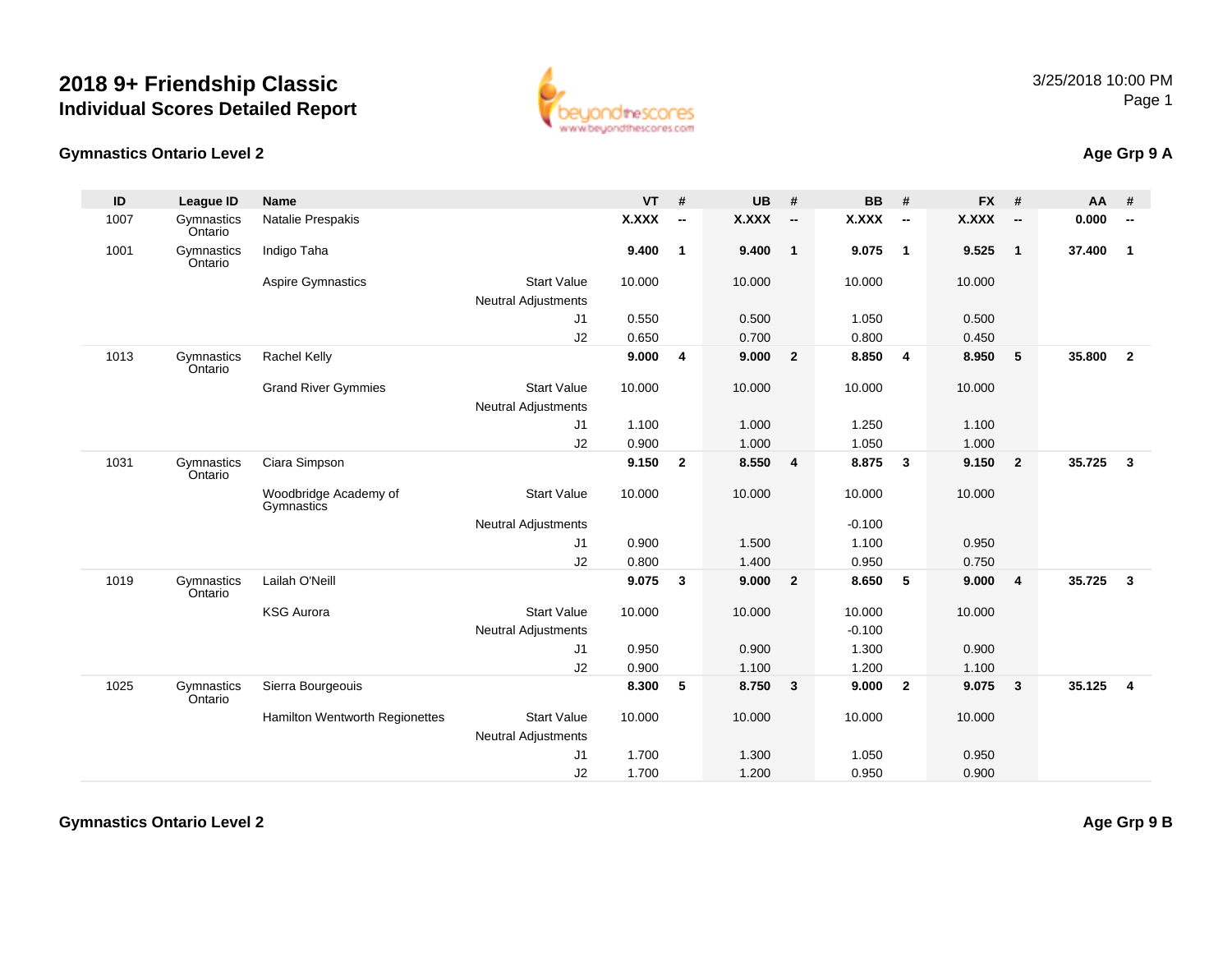

| ID   | League ID             | <b>Name</b>                         |                                                  | <b>VT</b> | #            | <b>UB</b> | #              | <b>BB</b> | #              | <b>FX</b> | #                       | AA     | #              |
|------|-----------------------|-------------------------------------|--------------------------------------------------|-----------|--------------|-----------|----------------|-----------|----------------|-----------|-------------------------|--------|----------------|
| 1020 | Gymnastics<br>Ontario | Iyla Brogno                         |                                                  | 9.300     | $\mathbf{2}$ | 9.350     | $\mathbf{1}$   | 8.750     | 5              | 9.500     | $\overline{\mathbf{1}}$ | 36.900 | $\mathbf{1}$   |
|      |                       | London Gym Academy                  | <b>Start Value</b>                               | 10.000    |              | 10.000    |                | 10.000    |                | 10.000    |                         |        |                |
|      |                       |                                     | <b>Neutral Adjustments</b>                       |           |              |           |                | $-0.100$  |                |           |                         |        |                |
|      |                       |                                     | J1                                               | 0.800     |              | 0.600     |                | 1.200     |                | 0.500     |                         |        |                |
|      |                       |                                     | J2                                               | 0.600     |              | 0.700     |                | 1.100     |                | 0.500     |                         |        |                |
| 1032 | Gymnastics<br>Ontario | Jenna Chambers                      |                                                  | 9.450     | $\mathbf{1}$ | 8.500     | 4              | 9.275     | $\overline{2}$ | 9.325     | $\overline{\mathbf{2}}$ | 36.550 | $\overline{2}$ |
|      |                       | Woodbridge Academy of<br>Gymnastics | <b>Start Value</b>                               | 10.000    |              | 10.000    |                | 10.000    |                | 10.000    |                         |        |                |
|      |                       |                                     | <b>Neutral Adjustments</b>                       |           |              |           |                |           |                |           |                         |        |                |
|      |                       |                                     | J <sub>1</sub>                                   | 0.600     |              | 1.400     |                | 0.700     |                | 0.750     |                         |        |                |
|      |                       |                                     | J2                                               | 0.500     |              | 1.600     |                | 0.750     |                | 0.600     |                         |        |                |
| 1014 | Gymnastics<br>Ontario | Alexis Fox                          |                                                  | 9.050     | $\mathbf{3}$ | 9.150     | $\overline{2}$ | 8.975     | $\mathbf{3}$   | 9.225     | $\overline{\mathbf{3}}$ | 36.400 | $\overline{3}$ |
|      |                       | <b>Grand River Gymmies</b>          | <b>Start Value</b>                               | 10.000    |              | 10.000    |                | 10.000    |                | 10.000    |                         |        |                |
|      |                       |                                     | <b>Neutral Adjustments</b>                       |           |              |           |                | $-0.100$  |                |           |                         |        |                |
|      |                       |                                     | J <sub>1</sub>                                   | 0.900     |              | 0.900     |                | 1.000     |                | 0.850     |                         |        |                |
|      |                       |                                     | J2                                               | 1.000     |              | 0.800     |                | 0.850     |                | 0.700     |                         |        |                |
| 1026 | Gymnastics<br>Ontario | Peyton Laird                        |                                                  | 8.350     | 6            | 8.650     | 3              | 9.425     | $\overline{1}$ | 9.050     | $\overline{4}$          | 35.475 | $\overline{4}$ |
|      |                       | Hamilton Wentworth Regionettes      | <b>Start Value</b><br><b>Neutral Adjustments</b> | 10.000    |              | 10.000    |                | 10.000    |                | 10.000    |                         |        |                |
|      |                       |                                     | J <sub>1</sub>                                   | 1.700     |              | 1.500     |                | 0.550     |                | 1.000     |                         |        |                |
|      |                       |                                     | J2                                               | 1.600     |              | 1.200     |                | 0.600     |                | 0.900     |                         |        |                |
| 1008 | Gymnastics<br>Ontario | Jasmine Prowse                      |                                                  | 8.925     | 4            | 8.000     | 5              | 8.475     | 6              | 8.900     | 5                       | 34.300 | 5              |
|      |                       | <b>Birchmount</b>                   | <b>Start Value</b>                               | 10.000    |              | 10.000    |                | 10.000    |                | 10.000    |                         |        |                |
|      |                       |                                     | <b>Neutral Adjustments</b>                       |           |              |           |                |           |                |           |                         |        |                |
|      |                       |                                     | J <sub>1</sub>                                   | 0.950     |              | 2.100     |                | 1.600     |                | 1.200     |                         |        |                |
|      |                       |                                     | J2                                               | 1.200     |              | 1.900     |                | 1.450     |                | 1.000     |                         |        |                |
| 1002 | Gymnastics<br>Ontario | Emma Caldwell                       |                                                  | 8.550     | 5            | 8.500     | 4              | 8.850     | 4              | 8.400     | 6                       | 34.300 | 5              |
|      |                       | Birchmount                          | <b>Start Value</b>                               | 10.000    |              | 10.000    |                | 10.000    |                | 10.000    |                         |        |                |
|      |                       |                                     | <b>Neutral Adjustments</b>                       |           |              |           |                |           |                |           |                         |        |                |
|      |                       |                                     | J1                                               | 1.400     |              | 1.600     |                | 1.200     |                | 1.600     |                         |        |                |
|      |                       |                                     | J2                                               | 1.500     |              | 1.400     |                | 1.100     |                | 1.600     |                         |        |                |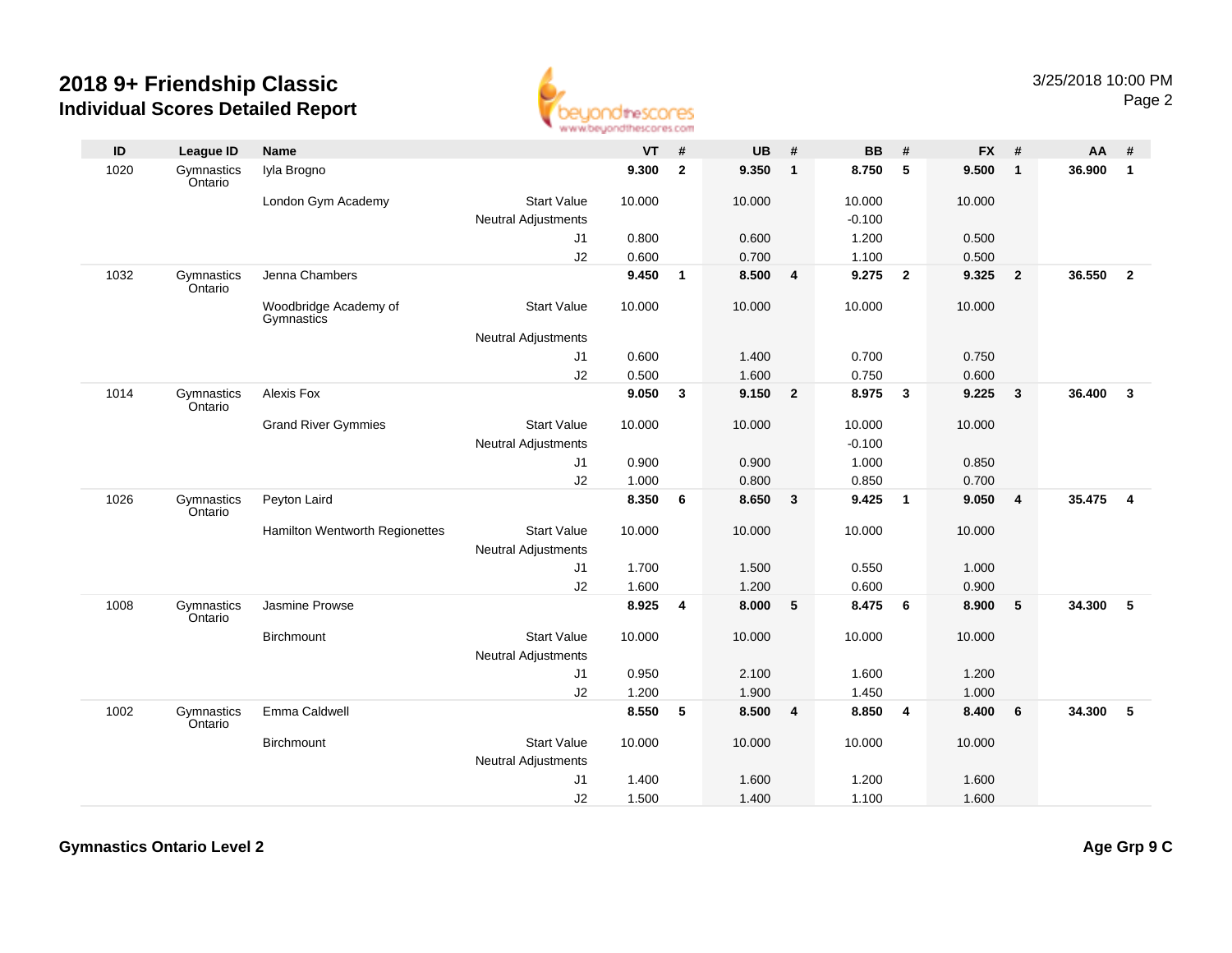

| ID   | <b>League ID</b>      | <b>Name</b>                         |                            | <b>VT</b> | #              | <b>UB</b> | #              | <b>BB</b> | #              | <b>FX</b> | #                       | AA     | #                       |
|------|-----------------------|-------------------------------------|----------------------------|-----------|----------------|-----------|----------------|-----------|----------------|-----------|-------------------------|--------|-------------------------|
| 1033 | Gymnastics<br>Ontario | Sarina Sevalian                     |                            | 9.600     | $\mathbf{1}$   | 9.200     | $\mathbf{1}$   | 9.150     | 4              | 9.450     | $\overline{2}$          | 37,400 | $\overline{1}$          |
|      |                       | Woodbridge Academy of<br>Gymnastics | <b>Start Value</b>         | 10.000    |                | 10.000    |                | 10.000    |                | 10.000    |                         |        |                         |
|      |                       |                                     | <b>Neutral Adjustments</b> |           |                |           |                |           |                |           |                         |        |                         |
|      |                       |                                     | J1                         | 0.400     |                | 0.900     |                | 0.800     |                | 0.550     |                         |        |                         |
|      |                       |                                     | J2                         | 0.400     |                | 0.700     |                | 0.900     |                | 0.550     |                         |        |                         |
| 1027 | Gymnastics<br>Ontario | Katie Dall                          |                            | 9.075     | $\overline{4}$ | 9.050     | $\overline{2}$ | 9.525     | $\mathbf{1}$   | 9.625     | $\overline{1}$          | 37.275 | $\overline{2}$          |
|      |                       | Richmond Hill Gymnastics Club       | <b>Start Value</b>         | 10.000    |                | 10.000    |                | 10.000    |                | 10.000    |                         |        |                         |
|      |                       |                                     | <b>Neutral Adjustments</b> |           |                |           |                |           |                |           |                         |        |                         |
|      |                       |                                     | J1                         | 0.850     |                | 0.900     |                | 0.450     |                | 0.300     |                         |        |                         |
|      |                       |                                     | J2                         | 1.000     |                | 1.000     |                | 0.500     |                | 0.450     |                         |        |                         |
| 1009 | Gymnastics<br>Ontario | Alexandra Smilis                    |                            | 9.450     | $\mathbf{2}$   | 8.700     | $\mathbf{3}$   | 9.350     | $\overline{2}$ | 8.925     | $6\phantom{1}6$         | 36.425 | $\overline{\mathbf{3}}$ |
|      |                       | Birchmount                          | <b>Start Value</b>         | 10.000    |                | 10.000    |                | 10.000    |                | 10.000    |                         |        |                         |
|      |                       |                                     | <b>Neutral Adjustments</b> |           |                |           |                |           |                |           |                         |        |                         |
|      |                       |                                     | J1                         | 0.500     |                | 1.300     |                | 0.650     |                | 1.150     |                         |        |                         |
|      |                       |                                     | J2                         | 0.600     |                | 1.300     |                | 0.650     |                | 1.000     |                         |        |                         |
| 1021 | Gymnastics<br>Ontario | Payton Irwin                        |                            | 9.100     | 3              | 8.000     | 4              | 9.250     | 3              | 9.350     | $\overline{\mathbf{3}}$ | 35.700 | $\overline{4}$          |
|      |                       | London Gym Academy                  | <b>Start Value</b>         | 10.000    |                | 10.000    |                | 10.000    |                | 10.000    |                         |        |                         |
|      |                       |                                     | <b>Neutral Adjustments</b> |           |                |           |                |           |                |           |                         |        |                         |
|      |                       |                                     | J <sub>1</sub>             | 0.900     |                | 2.000     |                | 0.700     |                | 0.600     |                         |        |                         |
|      |                       |                                     | J2                         | 0.900     |                | 2.000     |                | 0.800     |                | 0.700     |                         |        |                         |
| 1003 | Gymnastics<br>Ontario | Abigail Dupuis                      |                            | 8.750     | 5              | 7.800     | 6              | 9.350     | $\overline{2}$ | 9.175     | 5                       | 35.075 | - 5                     |
|      |                       | Birchmount                          | <b>Start Value</b>         | 10.000    |                | 10.000    |                | 10.000    |                | 10.000    |                         |        |                         |
|      |                       |                                     | <b>Neutral Adjustments</b> |           |                |           |                | $-0.100$  |                |           |                         |        |                         |
|      |                       |                                     | J <sub>1</sub>             | 1.100     |                | 2.300     |                | 0.500     |                | 0.800     |                         |        |                         |
|      |                       |                                     | J2                         | 1.400     |                | 2.100     |                | 0.600     |                | 0.850     |                         |        |                         |
| 1015 | Gymnastics<br>Ontario | <b>Charlotte Lawson</b>             |                            | 8.750     | 5              | 7.900     | 5              | 9.025     | 5              | 9.200     | $\overline{4}$          | 34.875 | 6                       |
|      |                       | <b>Grand River Gymmies</b>          | <b>Start Value</b>         | 10.000    |                | 10.000    |                | 10.000    |                | 10.000    |                         |        |                         |
|      |                       |                                     | <b>Neutral Adjustments</b> |           |                |           |                |           |                |           |                         |        |                         |
|      |                       |                                     | J1                         | 1.200     |                | 2.100     |                | 0.950     |                | 0.800     |                         |        |                         |
|      |                       |                                     | J2                         | 1.300     |                | 2.100     |                | 1.000     |                | 0.800     |                         |        |                         |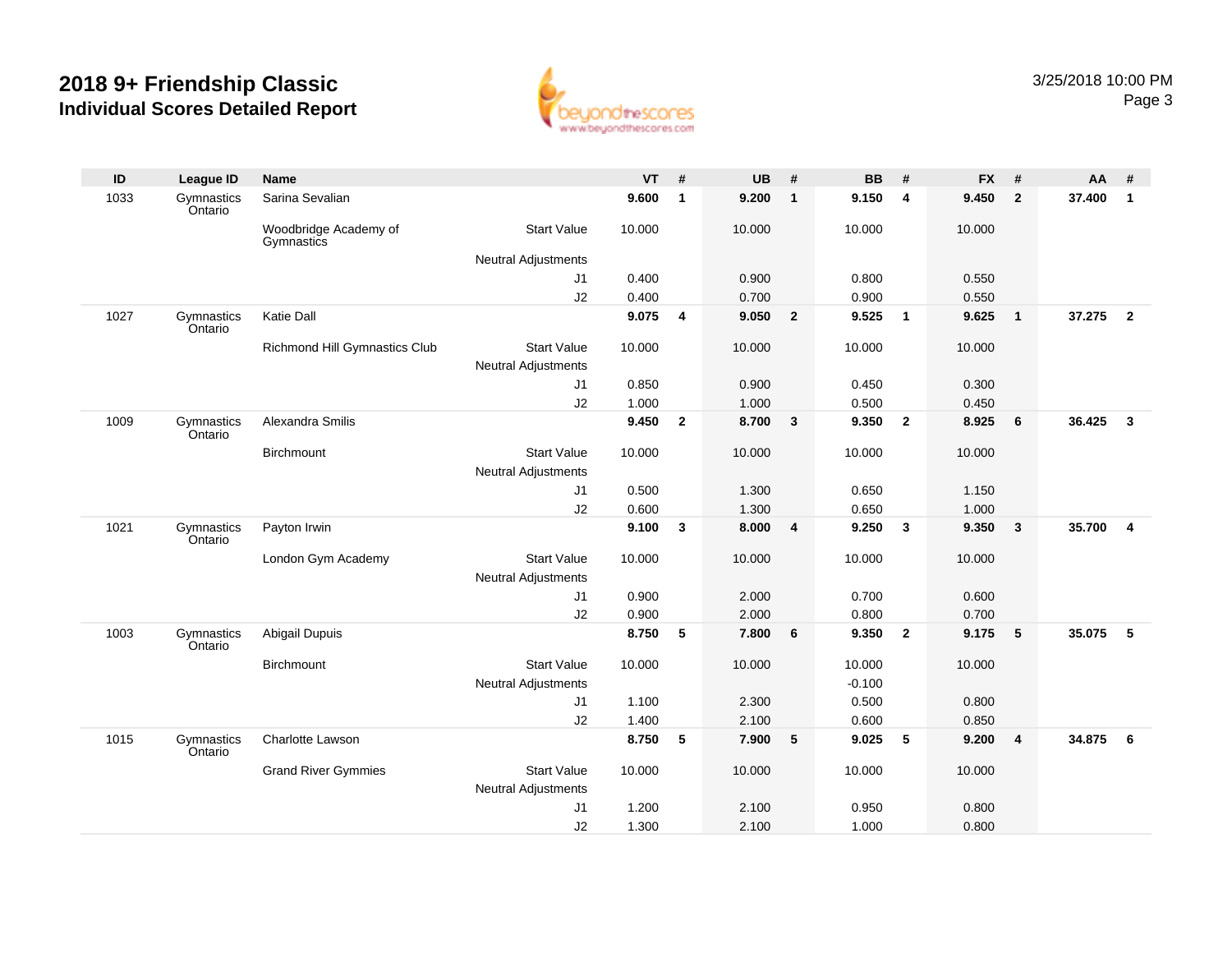

#### **Gymnastics Ontario Level 2**

### **Age Grp 9 D**

| ID   | <b>League ID</b>      | <b>Name</b>                         |                            | <b>VT</b> | #                       | <b>UB</b> | #               | <b>BB</b> | #               | <b>FX</b> | #                       | AA     | #              |
|------|-----------------------|-------------------------------------|----------------------------|-----------|-------------------------|-----------|-----------------|-----------|-----------------|-----------|-------------------------|--------|----------------|
| 1022 | Gymnastics<br>Ontario | Ayla Cudmore                        |                            | 9.375     | $\overline{\mathbf{2}}$ | 9.650     | $\mathbf{1}$    | 9.375     | $\overline{2}$  | 9.675     | $\overline{2}$          | 38.075 | $\mathbf{1}$   |
|      |                       | <b>Hearts Gymnastics Club</b>       | <b>Start Value</b>         | 10.000    |                         | 10.000    |                 | 10.000    |                 | 10.000    |                         |        |                |
|      |                       |                                     | <b>Neutral Adjustments</b> |           |                         |           |                 |           |                 |           |                         |        |                |
|      |                       |                                     | J1                         | 0.550     |                         | 0.300     |                 | 0.550     |                 | 0.350     |                         |        |                |
|      |                       |                                     | J2                         | 0.700     |                         | 0.400     |                 | 0.700     |                 | 0.300     |                         |        |                |
| 1028 | Gymnastics<br>Ontario | Isabella Roman                      |                            | 9.350     | $\mathbf{3}$            | 9.325     | $\overline{2}$  | 9.150     | $\overline{4}$  | 9.825     | $\overline{\mathbf{1}}$ | 37.650 | $\overline{2}$ |
|      |                       | Richmond Hill Gymnastics Club       | <b>Start Value</b>         | 10.000    |                         | 10.000    |                 | 10.000    |                 | 10.000    |                         |        |                |
|      |                       |                                     | <b>Neutral Adjustments</b> |           |                         |           |                 |           |                 |           |                         |        |                |
|      |                       |                                     | J1                         | 0.600     |                         | 0.650     |                 | 0.900     |                 | 0.200     |                         |        |                |
|      |                       |                                     | J2                         | 0.700     |                         | 0.700     |                 | 0.800     |                 | 0.150     |                         |        |                |
| 1016 | Gymnastics<br>Ontario | Tayte Liviero                       |                            | 9.000     | 5                       | 8.800     | 4               | 9.450     | $\overline{1}$  | 8.925     | $5\phantom{.0}$         | 36.175 | $\mathbf{3}$   |
|      |                       | <b>Grand River Gymmies</b>          | <b>Start Value</b>         | 10.000    |                         | 10.000    |                 | 10.000    |                 | 10.000    |                         |        |                |
|      |                       |                                     | <b>Neutral Adjustments</b> |           |                         |           |                 |           |                 |           |                         |        |                |
|      |                       |                                     | J1                         | 1.000     |                         | 1.300     |                 | 0.650     |                 | 1.200     |                         |        |                |
|      |                       |                                     | J2                         | 1.000     |                         | 1.100     |                 | 0.450     |                 | 0.950     |                         |        |                |
| 1004 | Gymnastics<br>Ontario | Raychel Johnson-Kam                 |                            | 9.400     | $\mathbf{1}$            | 8.050     | 6               | 9.050     | 5               | 8.975     | $\overline{4}$          | 35.475 | $\overline{4}$ |
|      |                       | Birchmount                          | <b>Start Value</b>         | 10.000    |                         | 10.000    |                 | 10.000    |                 | 10.000    |                         |        |                |
|      |                       |                                     | <b>Neutral Adjustments</b> |           |                         |           |                 | $-0.100$  |                 |           |                         |        |                |
|      |                       |                                     | J1                         | 0.600     |                         | 1.900     |                 | 0.800     |                 | 1.000     |                         |        |                |
|      |                       |                                     | J2                         | 0.600     |                         | 2.000     |                 | 0.900     |                 | 1.050     |                         |        |                |
| 1010 | Gymnastics<br>Ontario | Alyssa Tozman                       |                            | 9.000     | 5                       | 8.725     | $5\phantom{.0}$ | 8.500     | $6\phantom{1}6$ | 9.200     | $\mathbf{3}$            | 35.425 | 5              |
|      |                       | Birchmount                          | <b>Start Value</b>         | 10.000    |                         | 10.000    |                 | 10.000    |                 | 10.000    |                         |        |                |
|      |                       |                                     | <b>Neutral Adjustments</b> |           |                         |           |                 |           |                 |           |                         |        |                |
|      |                       |                                     | J1                         | 0.900     |                         | 1.250     |                 | 1.400     |                 | 0.800     |                         |        |                |
|      |                       |                                     | J2                         | 1.100     |                         | 1.300     |                 | 1.600     |                 | 0.800     |                         |        |                |
| 1034 | Gymnastics<br>Ontario | Jezaiah Shamoon                     |                            | 9.300     | 4                       | 9.100     | $\mathbf{3}$    | 9.275     | $\mathbf{3}$    | 5.825     | 6                       | 33.500 | 6              |
|      |                       | Woodbridge Academy of<br>Gymnastics | <b>Start Value</b>         | 10.000    |                         | 10.000    |                 | 10.000    |                 | 10.000    |                         |        |                |
|      |                       |                                     | <b>Neutral Adjustments</b> |           |                         |           |                 | $-0.100$  |                 |           |                         |        |                |
|      |                       |                                     | J1                         | 0.700     |                         | 0.800     |                 | 0.700     |                 | 4.250     |                         |        |                |
|      |                       |                                     | J2                         | 0.700     |                         | 1.000     |                 | 0.550     |                 | 4.100     |                         |        |                |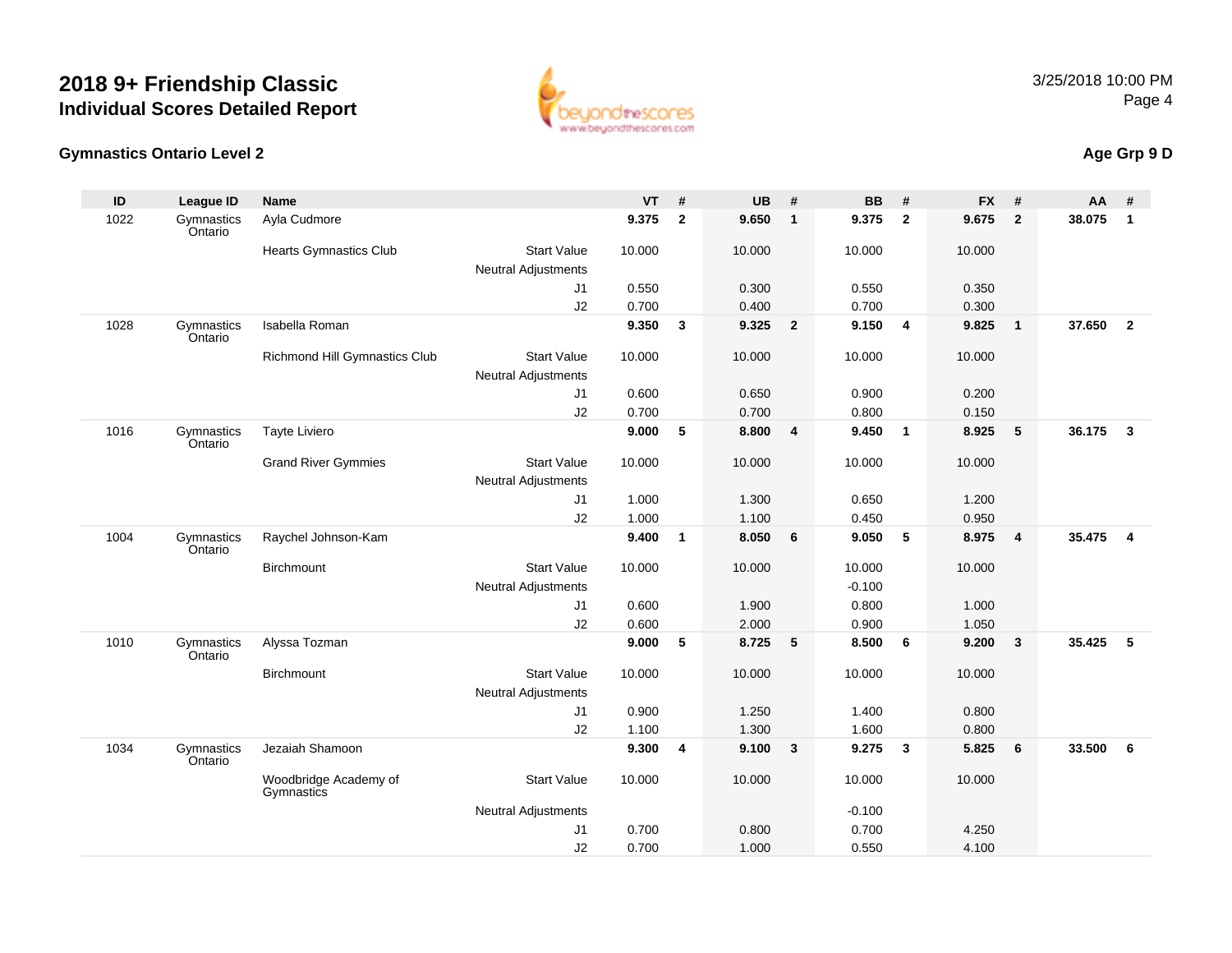

#### **Gymnastics Ontario Level 2**

| ID   | <b>League ID</b>      | <b>Name</b>                |                            | $VT$ # |                | <b>UB</b> | #                       | <b>BB</b> | #                       | <b>FX</b> | #              | <b>AA</b> | #                       |
|------|-----------------------|----------------------------|----------------------------|--------|----------------|-----------|-------------------------|-----------|-------------------------|-----------|----------------|-----------|-------------------------|
| 1023 | Gymnastics<br>Ontario | <b>Delaney Stewart</b>     |                            | 9.300  | $\mathbf{1}$   | 9.675     | $\mathbf{1}$            | 9.500     | $\overline{1}$          | 9.800     | $\mathbf{1}$   | 38.275    | $\mathbf{1}$            |
|      |                       | Hearts Gymnastics Club     | <b>Start Value</b>         | 10.000 |                | 10.000    |                         | 10.000    |                         | 10.000    |                |           |                         |
|      |                       |                            | <b>Neutral Adjustments</b> |        |                |           |                         |           |                         |           |                |           |                         |
|      |                       |                            | J1                         | 0.700  |                | 0.350     |                         | 0.400     |                         | 0.200     |                |           |                         |
|      |                       |                            | J2                         | 0.700  |                | 0.300     |                         | 0.600     |                         | 0.200     |                |           |                         |
| 1005 | Gymnastics<br>Ontario | Sydney Lee                 |                            | 9.250  | $\overline{2}$ | 9.425     | $\overline{\mathbf{2}}$ | 9.225     | $\overline{\mathbf{2}}$ | 9.500     | $\mathbf{3}$   | 37.400    | $\overline{\mathbf{2}}$ |
|      |                       | <b>Birchmount</b>          | <b>Start Value</b>         | 10.000 |                | 10.000    |                         | 10.000    |                         | 10.000    |                |           |                         |
|      |                       |                            | <b>Neutral Adjustments</b> |        |                |           |                         | $-0.100$  |                         |           |                |           |                         |
|      |                       |                            | J1                         | 0.800  |                | 0.550     |                         | 0.600     |                         | 0.550     |                |           |                         |
|      |                       |                            | J2                         | 0.700  |                | 0.600     |                         | 0.750     |                         | 0.450     |                |           |                         |
| 1037 | Gymnastics<br>Ontario | Jordan Hajdu               |                            | 9.150  | $\mathbf{3}$   | 9.100     | 4                       | 9.200     | $\mathbf{3}$            | 9.600     | $\overline{2}$ | 37.050    | $\mathbf{3}$            |
|      |                       | <b>Aspire Gymnastics</b>   | <b>Start Value</b>         | 10.000 |                | 10.000    |                         | 10.000    |                         | 10.000    |                |           |                         |
|      |                       |                            | <b>Neutral Adjustments</b> |        |                |           |                         | $-0.100$  |                         |           |                |           |                         |
|      |                       |                            | J1                         | 0.800  |                | 1.000     |                         | 0.750     |                         | 0.400     |                |           |                         |
|      |                       |                            | J2                         | 0.900  |                | 0.800     |                         | 0.650     |                         | 0.400     |                |           |                         |
| 1017 | Gymnastics<br>Ontario | Charlotte Dykstra          |                            | 8.875  | 6              | 9.225     | $\mathbf{3}$            | 8.875     | $\overline{\mathbf{4}}$ | 9.000     | 5              | 35.975    | $\overline{\mathbf{4}}$ |
|      |                       | <b>Grand River Gymmies</b> | <b>Start Value</b>         | 10.000 |                | 10.000    |                         | 10.000    |                         | 10.000    |                |           |                         |
|      |                       |                            | <b>Neutral Adjustments</b> |        |                |           |                         | $-0.100$  |                         |           |                |           |                         |
|      |                       |                            | J1                         | 1.150  |                | 0.750     |                         | 1.100     |                         | 1.000     |                |           |                         |
|      |                       |                            | J2                         | 1.100  |                | 0.800     |                         | 0.950     |                         | 1.000     |                |           |                         |
| 1011 | Gymnastics<br>Ontario | Madeleine Truc             |                            | 9.100  | 4              | 8.600     | 6                       | 8.600     | $-5$                    | 9.025     | $\overline{4}$ | 35.325    | 5                       |
|      |                       | Birchmount                 | <b>Start Value</b>         | 10.000 |                | 10.000    |                         | 10.000    |                         | 10.000    |                |           |                         |
|      |                       |                            | <b>Neutral Adjustments</b> |        |                |           |                         |           |                         |           |                |           |                         |
|      |                       |                            | J1                         | 0.800  |                | 1.500     |                         | 1.500     |                         | 1.000     |                |           |                         |
|      |                       |                            | J2                         | 1.000  |                | 1.300     |                         | 1.300     |                         | 0.950     |                |           |                         |
| 1035 | Gymnastics<br>Ontario | Dominique Steppacher       |                            | 8.925  | 5              | 8.900     | 5                       | 8.350     | 6                       | 8.825     | 6              | 35.000    | 6                       |
|      |                       | Northumberland             | <b>Start Value</b>         | 10.000 |                | 10.000    |                         | 10.000    |                         | 10.000    |                |           |                         |
|      |                       |                            | <b>Neutral Adjustments</b> |        |                |           |                         | $-0.100$  |                         |           |                |           |                         |
|      |                       |                            | J1                         | 1.100  |                | 1.000     |                         | 1.600     |                         | 1.200     |                |           |                         |
|      |                       |                            | J2                         | 1.050  |                | 1.200     |                         | 1.500     |                         | 1.150     |                |           |                         |

### **Age Grp 9 E**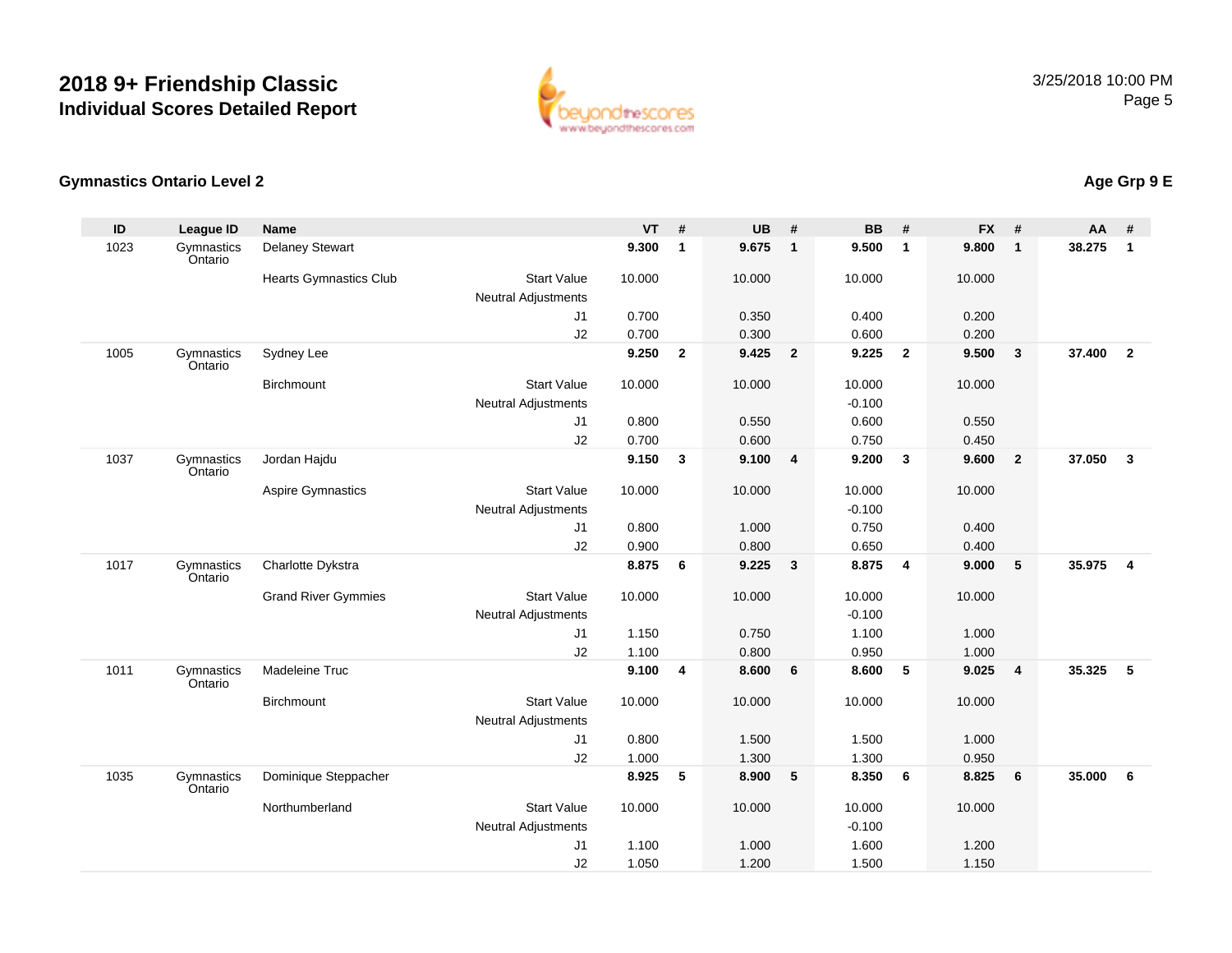

#### **Gymnastics Ontario Level 2**

| ID   | League ID             | <b>Name</b>                    |                            | <b>VT</b> | #            | <b>UB</b> | #                       | <b>BB</b> | #                       | <b>FX</b> | #              | <b>AA</b> | #                       |
|------|-----------------------|--------------------------------|----------------------------|-----------|--------------|-----------|-------------------------|-----------|-------------------------|-----------|----------------|-----------|-------------------------|
| 1018 | Gymnastics<br>Ontario | Christina Daskalopoulos        |                            | 9.225     | $\mathbf{2}$ | 9.225     | $\overline{1}$          | 9.525     | $\overline{1}$          | 9.225     | $\mathbf{3}$   | 37.200    | $\mathbf{1}$            |
|      |                       | <b>KSG Aurora</b>              | <b>Start Value</b>         | 10.000    |              | 10.000    |                         | 10.000    |                         | 10.000    |                |           |                         |
|      |                       |                                | <b>Neutral Adjustments</b> |           |              |           |                         |           |                         |           |                |           |                         |
|      |                       |                                | J1                         | 0.750     |              | 0.750     |                         | 0.450     |                         | 0.850     |                |           |                         |
|      |                       |                                | J2                         | 0.800     |              | 0.800     |                         | 0.500     |                         | 0.700     |                |           |                         |
| 1024 | Gymnastics<br>Ontario | Ariena Kondovski               |                            | 8.650     | 5            | 9.025     | $\overline{\mathbf{2}}$ | 9.125     | $\mathbf{3}$            | 9.600     | $\overline{1}$ | 36.400    | $\overline{2}$          |
|      |                       | <b>Pulsars Gymnastics Club</b> | <b>Start Value</b>         | 10.000    |              | 10.000    |                         | 10.000    |                         | 10.000    |                |           |                         |
|      |                       |                                | <b>Neutral Adjustments</b> |           |              |           |                         |           |                         |           |                |           |                         |
|      |                       |                                | J1                         | 1.200     |              | 1.050     |                         | 0.950     |                         | 0.300     |                |           |                         |
|      |                       |                                | J2                         | 1.500     |              | 0.900     |                         | 0.800     |                         | 0.500     |                |           |                         |
| 1030 | Gymnastics<br>Ontario | Allison O'Hara                 |                            | 8.850     | 3            | 9.000     | $\mathbf{3}$            | 9.275     | $\overline{\mathbf{2}}$ | 9.050     | $\overline{4}$ | 36.175    | $\mathbf{3}$            |
|      |                       | <b>Tornados Gymnastics</b>     | <b>Start Value</b>         | 10.000    |              | 10.000    |                         | 10.000    |                         | 10.000    |                |           |                         |
|      |                       |                                | <b>Neutral Adjustments</b> |           |              |           |                         |           |                         |           |                |           |                         |
|      |                       |                                | J1                         | 1.100     |              | 0.900     |                         | 0.700     |                         | 0.900     |                |           |                         |
|      |                       |                                | J2                         | 1.200     |              | 1.100     |                         | 0.750     |                         | 1.000     |                |           |                         |
| 1012 | Gymnastics<br>Ontario | Morgan Saker                   |                            | 8.850     | 3            | 8.525     | $\overline{\mathbf{4}}$ | 9.125     | $\overline{\mathbf{3}}$ | 9.400     | $\overline{2}$ | 35.900    | $\overline{\mathbf{4}}$ |
|      |                       | Dancemakers Gymnastics         | <b>Start Value</b>         | 10.000    |              | 10.000    |                         | 10.000    |                         | 10.000    |                |           |                         |
|      |                       |                                | <b>Neutral Adjustments</b> |           |              |           |                         |           |                         |           |                |           |                         |
|      |                       |                                | J1                         | 1.100     |              | 1.450     |                         | 1.000     |                         | 0.650     |                |           |                         |
|      |                       |                                | J2                         | 1.200     |              | 1.500     |                         | 0.750     |                         | 0.550     |                |           |                         |
| 1036 | Gymnastics<br>Ontario | <b>Hallie Fraser</b>           |                            | 9.400     | $\mathbf{1}$ | 8.450     | $5\phantom{.0}$         | 8.650     | $5\phantom{1}$          | 8.925     | 5              | 35.425    | 5                       |
|      |                       | Northumberland                 | <b>Start Value</b>         | 10.000    |              | 10.000    |                         | 10.000    |                         | 10.000    |                |           |                         |
|      |                       |                                | <b>Neutral Adjustments</b> |           |              |           |                         | $-0.100$  |                         |           |                |           |                         |
|      |                       |                                | J1                         | 0.600     |              | 1.600     |                         | 1.300     |                         | 1.100     |                |           |                         |
|      |                       |                                | J2                         | 0.600     |              | 1.500     |                         | 1.200     |                         | 1.050     |                |           |                         |
| 1006 | Gymnastics<br>Ontario | Ella Phillips                  |                            | 8.700     | 4            | 8.450     | $5\phantom{.0}$         | 8.775     | $\overline{4}$          | 8.800     | 6              | 34.725    | 6                       |
|      |                       | Birchmount                     | <b>Start Value</b>         | 10.000    |              | 10.000    |                         | 10.000    |                         | 10.000    |                |           |                         |
|      |                       |                                | <b>Neutral Adjustments</b> |           |              |           |                         | $-0.100$  |                         |           |                |           |                         |
|      |                       |                                | J <sub>1</sub>             | 1.200     |              | 1.500     |                         | 1.200     |                         | 1.250     |                |           |                         |
|      |                       |                                | J2                         | 1.400     |              | 1.600     |                         | 1.050     |                         | 1.150     |                |           |                         |

## **Age Grp 9 F**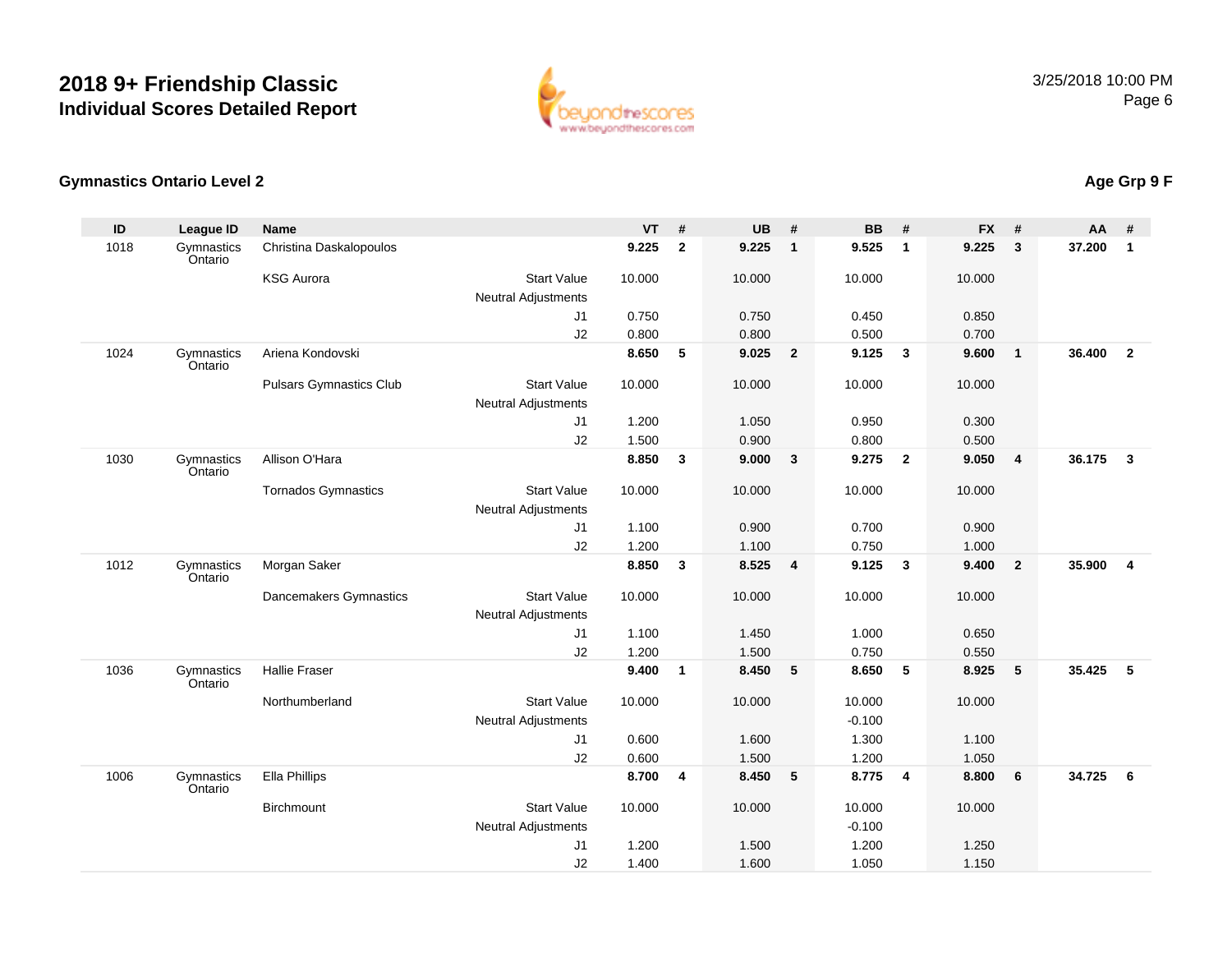

#### **Gymnastics Ontario Level 2**

| ID   | League ID             | <b>Name</b>                |                            | $VT$ #         |                | <b>UB</b>      | #               | <b>BB</b>      | #                       | <b>FX</b>      | #              | AA     | #                       |
|------|-----------------------|----------------------------|----------------------------|----------------|----------------|----------------|-----------------|----------------|-------------------------|----------------|----------------|--------|-------------------------|
| 1101 | Gymnastics<br>Ontario | Fiona Klacko               |                            | 9.075          | $\overline{4}$ | 9.200          | 4               | 9.450          | $\overline{\mathbf{2}}$ | 9.625          | $\mathbf{1}$   | 37.350 | $\mathbf{1}$            |
|      |                       | <b>Aspire Gymnastics</b>   | <b>Start Value</b>         | 10.000         |                | 10.000         |                 | 10.000         |                         | 10.000         |                |        |                         |
|      |                       |                            | <b>Neutral Adjustments</b> |                |                |                |                 |                |                         |                |                |        |                         |
|      |                       |                            | J1                         | 0.950          |                | 0.800          |                 | 0.500          |                         | 0.400          |                |        |                         |
|      |                       |                            | J2                         | 0.900          |                | 0.800          |                 | 0.600          |                         | 0.350          |                |        |                         |
| 1126 | Gymnastics<br>Ontario | <b>Hope Shetler</b>        |                            | 9.150          | 3              | 9.225          | $\mathbf{3}$    | 9.275          | $\mathbf{3}$            | 9.175          | $\mathbf{3}$   | 36.825 | $\overline{2}$          |
|      |                       | Galaxy                     | <b>Start Value</b>         | 10.000         |                | 10.000         |                 | 10.000         |                         | 10.000         |                |        |                         |
|      |                       |                            | <b>Neutral Adjustments</b> |                |                |                |                 |                |                         |                |                |        |                         |
|      |                       |                            | J1                         | 0.800          |                | 0.850          |                 | 0.650          |                         | 0.800          |                |        |                         |
| 1116 | Gymnastics            |                            | J2                         | 0.900<br>9.325 |                | 0.700<br>9.475 | $\blacksquare$  | 0.800<br>9.200 |                         | 0.850<br>8.675 | $\overline{7}$ | 36.675 | $\mathbf{3}$            |
|      | Ontario               | <b>Bailey Button</b>       |                            |                | $\mathbf{1}$   |                |                 |                | 4                       |                |                |        |                         |
|      |                       | Dancemakers Gymnastics     | <b>Start Value</b>         | 10.000         |                | 10.000         |                 | 10.000         |                         | 10.000         |                |        |                         |
|      |                       |                            | <b>Neutral Adjustments</b> |                |                |                |                 |                |                         |                |                |        |                         |
|      |                       |                            | J1                         | 0.700          |                | 0.550          |                 | 0.900          |                         | 1.350          |                |        |                         |
|      |                       |                            | J2                         | 0.650          |                | 0.500          |                 | 0.700          |                         | 1.300          |                |        |                         |
| 1121 | Gymnastics<br>Ontario | Delaney Griffin            |                            | 8.800          | 6              | 9.300          | $\overline{2}$  | 9.075          | $\sqrt{5}$              | 9.075          | $\overline{4}$ | 36.250 | $\overline{\mathbf{4}}$ |
|      |                       | Galaxy                     | <b>Start Value</b>         | 10.000         |                | 10.000         |                 | 10.000         |                         | 10.000         |                |        |                         |
|      |                       |                            | <b>Neutral Adjustments</b> |                |                |                |                 |                |                         |                |                |        |                         |
|      |                       |                            | J1                         | 1.300          |                | 0.800          |                 | 1.000          |                         | 1.000          |                |        |                         |
|      |                       |                            | J2                         | 1.100          |                | 0.600          |                 | 0.850          |                         | 0.850          |                |        |                         |
| 1132 | Gymnastics<br>Ontario | Shay-Leigh Peel            |                            | 9.050          | 5              | 8.250          | $5\phantom{.0}$ | 9.500          | $\overline{\mathbf{1}}$ | 9.250          | $\overline{2}$ | 36.050 | 5                       |
|      |                       | <b>Tornados Gymnastics</b> | <b>Start Value</b>         | 10.000         |                | 10.000         |                 | 10.000         |                         | 10.000         |                |        |                         |
|      |                       |                            | <b>Neutral Adjustments</b> |                |                |                |                 |                |                         |                |                |        |                         |
|      |                       |                            | J1                         | 0.900          |                | 1.800          |                 | 0.400          |                         | 0.850          |                |        |                         |
|      |                       |                            | J2                         | 1.000          |                | 1.700          |                 | 0.600          |                         | 0.650          |                |        |                         |
| 1111 | Gymnastics<br>Ontario | Ella Byrne                 |                            | 9.200          | $\overline{2}$ | 7.900          | $\overline{7}$  | 8.950          | 6                       | 8.900          | 6              | 34.950 | 6                       |
|      |                       | Cayuga Gymnastics Club     | <b>Start Value</b>         | 10.000         |                | 10.000         |                 | 10.000         |                         | 10.000         |                |        |                         |
|      |                       |                            | <b>Neutral Adjustments</b> |                |                |                |                 |                |                         |                |                |        |                         |
|      |                       |                            | J1                         | 0.700          |                | 2.300          |                 | 1.100          |                         | 1.100          |                |        |                         |
|      |                       |                            | J2                         | 0.900          |                | 1.900          |                 | 1.000          |                         | 1.100          |                |        |                         |

## **Age Grp 10a A**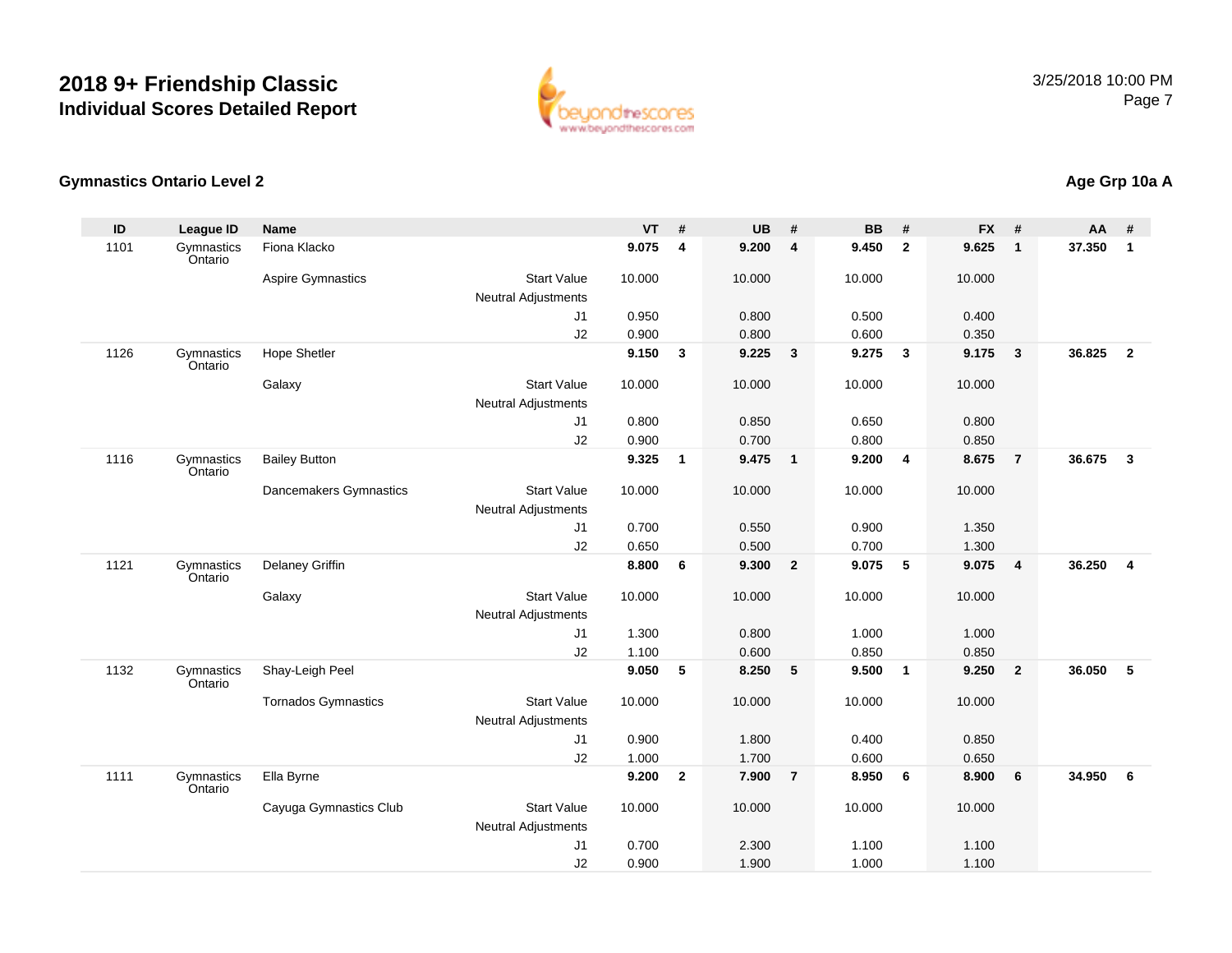

#### 3/25/2018 10:00 PMPage 8

| 1106 | Gymnastics<br>Ontario | Megan Hepditch |                                                  | 8.650  | 8.000  | 8.500  | 8.975  | J | 34.125 |  |
|------|-----------------------|----------------|--------------------------------------------------|--------|--------|--------|--------|---|--------|--|
|      |                       | Birchmount     | <b>Start Value</b><br><b>Neutral Adjustments</b> | 10.000 | 10.000 | 10.000 | 10.000 |   |        |  |
|      |                       |                | J1                                               | .200   | 2.000  | 1.700  | 0.950  |   |        |  |
|      |                       |                | J2                                               | . 500  | 2.000  | 1.300  | 1.100  |   |        |  |

#### **Gymnastics Ontario Level 2**

#### **ID League ID Name VT # UB # BB # FX # AA #** 1102**Gymnastics** OntarioAnisa Afnan **9.375 <sup>2</sup> 9.400 <sup>2</sup> 9.125 <sup>3</sup> 9.675 <sup>1</sup> 37.575 <sup>1</sup>** Aspire Gymnastics Start Valuee 10.000 10.000 10.000 10.000 Neutral AdjustmentsJ1 0.650 0.500 0.900 0.300 J2 0.600 0.700 0.850 0.350 1112 Gymnastics OntarioKira Beards**9.650 <sup>1</sup> 9.475 <sup>1</sup> 8.750 <sup>5</sup> 9.425 <sup>3</sup> 37.300 <sup>2</sup>** Cayuga Gymnastics Club Start Value 10.000 10.000 10.000 10.000 Neutral Adjustments J1 0.400 0.550 1.300 0.600 J2 0.300 0.500 1.200 0.550 1122**Gymnastics** OntarioChristina Kefalas **9.000 <sup>5</sup> 8.675 <sup>3</sup> 9.225 <sup>2</sup> 9.425 <sup>3</sup> 36.325 <sup>3</sup> Galaxy**  Start Valuee 10.000 10.000 10.000 10.000 Neutral Adjustments J1 1.000 1.450 0.750 0.600 J2 1.000 1.200 0.800 0.550 1107**Gymnastics** OntarioThea Yeung **9.050 <sup>4</sup> 8.425 <sup>4</sup> 9.075 <sup>4</sup> 8.625 <sup>4</sup> 35.175 <sup>4</sup> Birchmount**  Start Valuee 10.000 10.000 10.000 10.000 Neutral Adjustments J1 0.900 1.550 0.950 1.350 J2 1.000 1.600 0.900 1.400 1117 Gymnastics OntarioOlivia Beck **9.325 <sup>3</sup> 6.900 <sup>6</sup> 9.275 <sup>1</sup> 9.550 <sup>2</sup> 35.050 <sup>5</sup>** Dancemakers Gymnastics Start Valuee 10.000 10.000 10.000 10.000 Neutral Adjustments J1 0.700 3.200 0.750 0.500 J20.650 3.000 0.700 0.400

**Age Grp 10a B**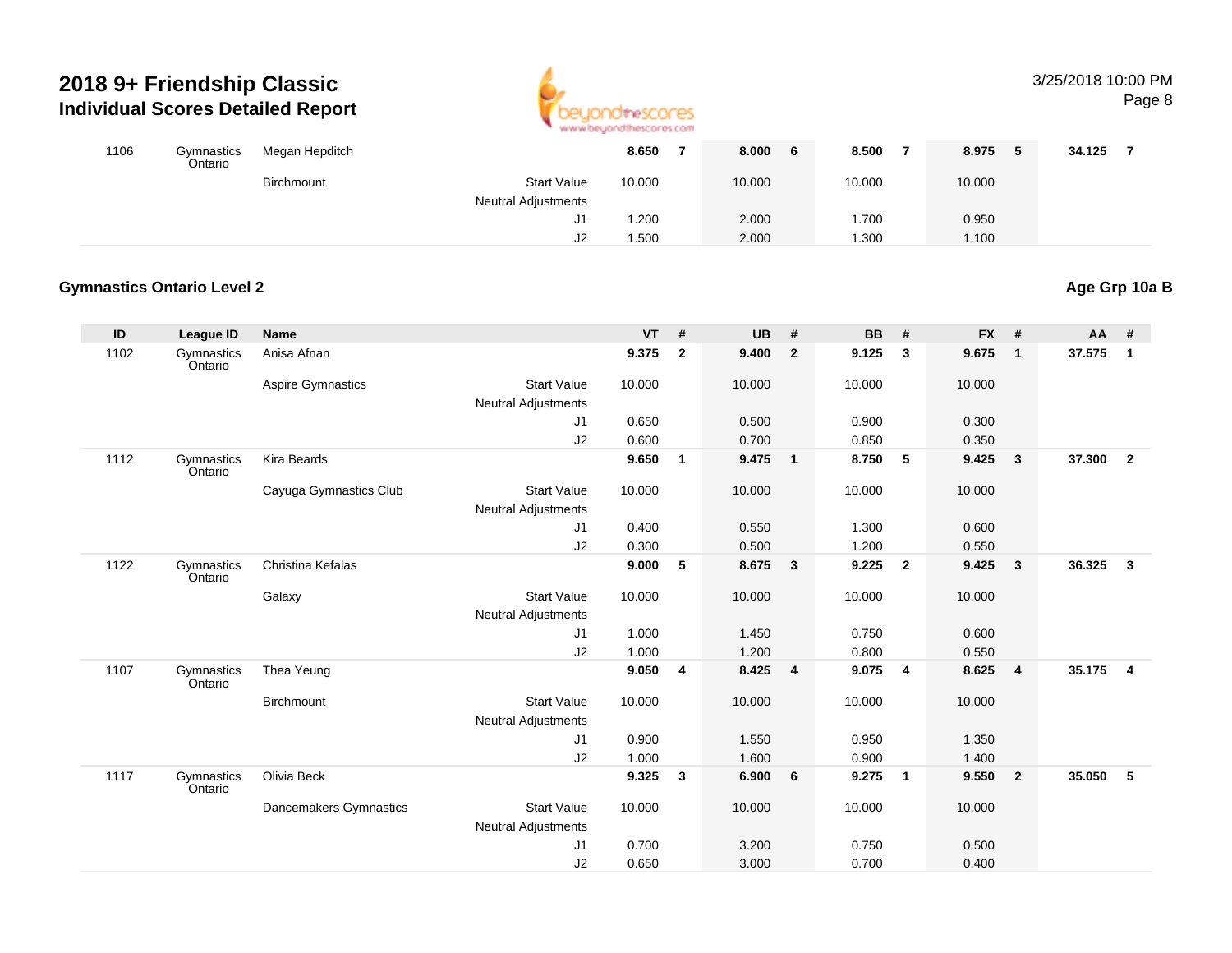

#### 3/25/2018 10:00 PMPage 9

| 1127 | Gymnastics<br>Ontario | Sadie Cassidy              |                                                  | 8.900<br>O | 7.450  | 9.275  | 8.625<br>4 | 34.250 |
|------|-----------------------|----------------------------|--------------------------------------------------|------------|--------|--------|------------|--------|
|      |                       | <b>Grand River Gymmies</b> | <b>Start Value</b><br><b>Neutral Adjustments</b> | 10.000     | 10.000 | 10.000 | 10.000     |        |
|      |                       |                            | J1                                               | 1.200      | 2.600  | 0.800  | 1.350      |        |
|      |                       |                            | J2                                               | 1.000      | 2.500  | 0.650  | 1.400      |        |

#### **Gymnastics Ontario Level 2**

#### **ID League ID Name VT # UB # BB # FX # AA #** 1113**Gymnastics** OntarioLexi Hall **9.450 <sup>2</sup> 9.325 <sup>1</sup> 9.100 <sup>3</sup> 9.700 <sup>1</sup> 37.575 <sup>1</sup>** Cayuga Gymnastics Club Start Value 10.000 10.000 10.000 10.000 Neutral AdjustmentsJ1 0.600 0.650 0.850 0.300 J2 0.500 0.700 0.950 0.300 1118 Gymnastics OntarioHaylie Jones-Berger **9.750 <sup>1</sup> 8.650 <sup>5</sup> 9.200 <sup>2</sup> 9.475 <sup>2</sup> 37.075 <sup>2</sup>** Dancemakers Gymnastics Start Valuee 10.000 10.000 10.000 10.000 Neutral Adjustments J1 0.200 1.300 0.700 0.550 J2 0.300 1.400 0.900 0.500 1123**Gymnastics** OntarioAda Fleetwood **9.300 <sup>3</sup> 9.150 <sup>2</sup> 9.300 <sup>1</sup> 9.300 <sup>4</sup> 37.050 <sup>3</sup> Galaxy**  Start Valuee 10.000 10.000 10.000 10.000 Neutral Adjustments J1 0.700 0.800 0.600 0.550 J2 0.700 0.900 0.800 0.850 1103**Gymnastics** OntarioJaeden Hensen **9.150 <sup>4</sup> 9.025 <sup>3</sup> 8.650 <sup>6</sup> 9.375 <sup>3</sup> 36.200 <sup>4</sup>** Aspire Gymnastics Start Valuee 10.000 10.000 10.000 10.000 Neutral Adjustments $\sim$  -0.100 1.300 J1 0.800 1.050 1.300 0.600 J2 0.900 0.900 1.200 0.650 1128 Gymnastics OntarioAva Maloy **9.075 <sup>5</sup> 8.900 <sup>4</sup> 8.825 <sup>4</sup> 9.075 <sup>5</sup> 35.875 <sup>5</sup>** Grand River Gymmies Start Valuee 10.000 10.000 10.000 10.000 Neutral Adjustments J1 0.850 1.000 1.250 1.000 J21.000 1.200 1.100 0.850

**Age Grp 10a C**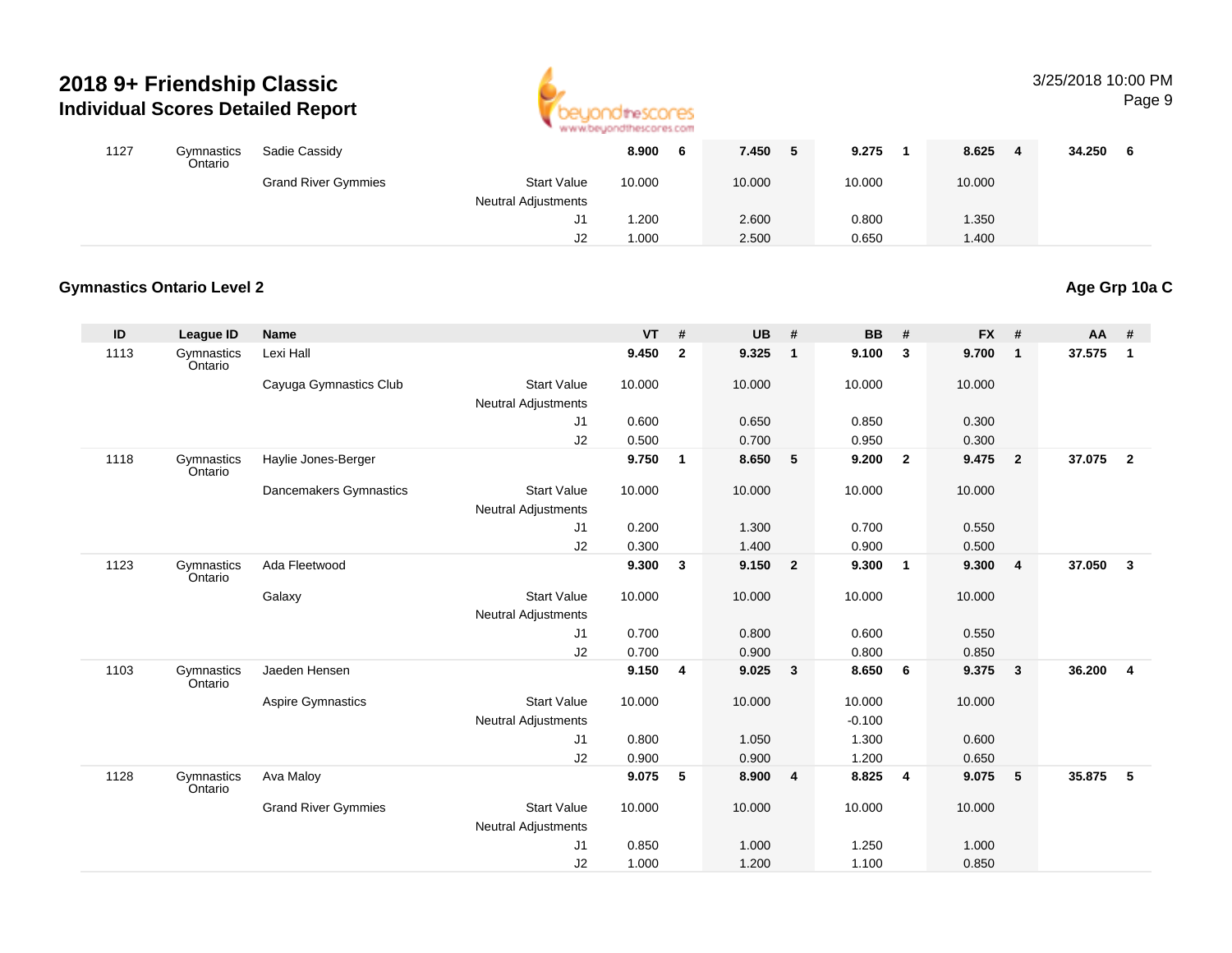

#### 3/25/2018 10:00 PM

Page 10

| 1108 | Gymnastics<br>Ontario | Naomi Yoshida |                                                  | 9.050  | O | 8.300<br>6 | 8.800  | 8.650<br>-6 | 34.800 |
|------|-----------------------|---------------|--------------------------------------------------|--------|---|------------|--------|-------------|--------|
|      |                       | Birchmount    | <b>Start Value</b><br><b>Neutral Adjustments</b> | 10.000 |   | 10.000     | 10.000 | 10.000      |        |
|      |                       |               | $\mathsf{I}$<br>ا ب                              | 1.000  |   | .500       | .200   | 1.300       |        |
|      |                       |               | J2                                               | 0.900  |   | 1.900      | .200   | 1.400       |        |

#### **Gymnastics Ontario Level 2**

#### **ID League ID Name VT # UB # BB # FX # AA #** 1119**Gymnastics** OntarioAlexandra Morra **9.275 <sup>2</sup> 9.600 <sup>1</sup> 9.125 <sup>4</sup> 9.675 <sup>1</sup> 37.675 <sup>1</sup>** Galaxy Start Valuee 10.000 10.000 10.000 10.000 Neutral AdjustmentsJ1 0.750 0.500 0.800 0.400 J2 0.700 0.300 0.950 0.250 1114 Gymnastics OntarioReagan Hunt **9.175 <sup>5</sup> 9.350 <sup>3</sup> 9.325 <sup>3</sup> 9.675 <sup>1</sup> 37.525 <sup>2</sup>** Cayuga Gymnastics Club Start Value 10.000 10.000 10.000 10.000 Neutral Adjustments J1 0.800 0.500 0.700 0.300 J2 0.850 0.800 0.650 0.350 1124**Gymnastics** OntarioTeharrah Rennehan-Ducharme **9.500 <sup>1</sup> 9.000 <sup>5</sup> 9.375 <sup>2</sup> 9.525 <sup>2</sup> 37.400 <sup>3</sup> Galaxy**  Start Valuee 10.000 10.000 10.000 10.000 Neutral Adjustments J1 0.500 1.000 0.650 0.450 J2 0.500 1.000 0.600 0.500 1104**Gymnastics** OntarioIsabella Martinez Aguilar **9.250 <sup>3</sup> 9.400 <sup>2</sup> 9.400 <sup>1</sup> 9.225 <sup>3</sup> 37.275 <sup>4</sup> Birchmount**  Start Valuee 10.000 10.000 10.000 10.000 Neutral Adjustments $\sim$  -0.100 0.400 J1 0.650 0.600 0.400 0.750 J2 0.850 0.600 0.600 0.800 1109 Gymnastics OntarioHeather Beards**9.150 <sup>6</sup> 9.050 <sup>4</sup> 8.675 <sup>5</sup> 9.175 <sup>4</sup> 36.050 <sup>5</sup>** Cayuga Gymnastics Club Start Value 10.000 10.000 10.000 10.000 Neutral Adjustments J1 0.800 1.000 1.400 0.850 J20.900 0.900 1.250 0.800

**Age Grp 10a D**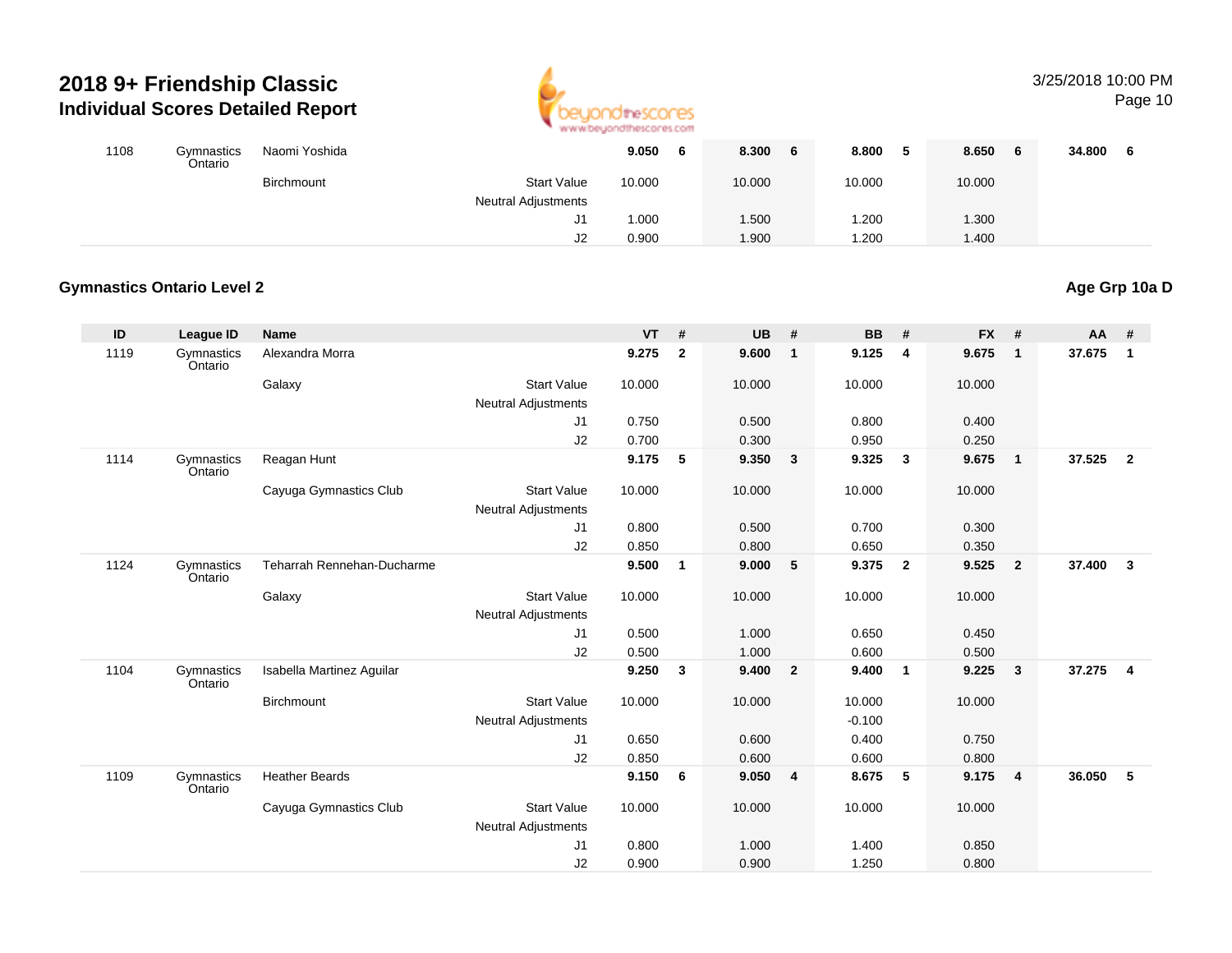

#### 3/25/2018 10:00 PM

Page 11

| 1129 | Gymnastics<br>Ontario | Alexis Goertzen            |                                                  | 9.200<br>4 | 8.250<br>6 | 8.625<br>6  | 8.900  | 34.975 |
|------|-----------------------|----------------------------|--------------------------------------------------|------------|------------|-------------|--------|--------|
|      |                       | <b>Grand River Gymmies</b> | <b>Start Value</b><br><b>Neutral Adjustments</b> | 10.000     | 10.000     | 10.000      | 10.000 |        |
|      |                       |                            | ا آب                                             | 0.800      | 1.700      | .350        | 1.000  |        |
|      |                       |                            | J2                                               | 0.800      | 1.800      | <b>.400</b> | 1.200  |        |

#### **Gymnastics Ontario Level 2Age Grp 10a E**

| ID   | <b>League ID</b>      | <b>Name</b>                |                                                  | <b>VT</b> | #              | <b>UB</b> | #              | <b>BB</b> | #                       | <b>FX</b> | #                       | AA     | #                       |
|------|-----------------------|----------------------------|--------------------------------------------------|-----------|----------------|-----------|----------------|-----------|-------------------------|-----------|-------------------------|--------|-------------------------|
| 1125 | Gymnastics<br>Ontario | Cassidy Bull               |                                                  | 9.150     | $\overline{2}$ | 9.025     | $\mathbf{1}$   | 9.450     | $\overline{1}$          | 9.550     | $\overline{2}$          | 37.175 | $\overline{1}$          |
|      |                       | Galaxy                     | <b>Start Value</b>                               | 10.000    |                | 10.000    |                | 10.000    |                         | 10.000    |                         |        |                         |
|      |                       |                            | <b>Neutral Adjustments</b>                       |           |                |           |                |           |                         |           |                         |        |                         |
|      |                       |                            | J1                                               | 0.900     |                | 0.950     |                | 0.500     |                         | 0.350     |                         |        |                         |
|      |                       |                            | J2                                               | 0.800     |                | 1.000     |                | 0.600     |                         | 0.550     |                         |        |                         |
| 1131 | Gymnastics<br>Ontario | Layla Schutte              |                                                  | 9.025     | $\mathbf{3}$   | 8.900     | $\overline{2}$ | 9.175     | $\overline{\mathbf{2}}$ | 9.400     | $\overline{\mathbf{3}}$ | 36.500 | $\overline{2}$          |
|      |                       | <b>Aspire Gymnastics</b>   | <b>Start Value</b><br><b>Neutral Adjustments</b> | 10.000    |                | 10.000    |                | 10.000    |                         | 10.000    |                         |        |                         |
|      |                       |                            | J1                                               | 0.950     |                | 1.000     |                | 0.850     |                         | 0.650     |                         |        |                         |
|      |                       |                            | J2                                               | 1.000     |                | 1.200     |                | 0.800     |                         | 0.550     |                         |        |                         |
| 1130 | Gymnastics<br>Ontario | Alexandria White           |                                                  | 9.250     | $\mathbf{1}$   | 8.500     | 4              | 9.075     | $\mathbf{3}$            | 9.300     | $\overline{4}$          | 36.125 | $\overline{\mathbf{3}}$ |
|      |                       | <b>Grand River Gymmies</b> | <b>Start Value</b>                               | 10.000    |                | 10.000    |                | 10.000    |                         | 10.000    |                         |        |                         |
|      |                       |                            | <b>Neutral Adjustments</b>                       |           |                |           |                |           |                         |           |                         |        |                         |
|      |                       |                            | J1                                               | 0.700     |                | 1.500     |                | 0.900     |                         | 0.750     |                         |        |                         |
|      |                       |                            | J2                                               | 0.800     |                | 1.500     |                | 0.950     |                         | 0.650     |                         |        |                         |
| 1120 | Gymnastics<br>Ontario | Avery Caruso               |                                                  | 9.000     | 4              | 8.675     | $\mathbf{3}$   | 9.450     | $\overline{\mathbf{1}}$ | 8.975     | $-5$                    | 36.100 | $\overline{4}$          |
|      |                       | Galaxy                     | <b>Start Value</b>                               | 10.000    |                | 10.000    |                | 10.000    |                         | 10.000    |                         |        |                         |
|      |                       |                            | <b>Neutral Adjustments</b>                       |           |                |           |                |           |                         |           |                         |        |                         |
|      |                       |                            | J <sub>1</sub>                                   | 1.000     |                | 1.550     |                | 0.500     |                         | 1.100     |                         |        |                         |
|      |                       |                            | J2                                               | 1.000     |                | 1.100     |                | 0.600     |                         | 0.950     |                         |        |                         |
| 1115 | Gymnastics<br>Ontario | Amelia Ellis               |                                                  | 8.950     | 5              | 7.450     | 6              | 8.975     | $\overline{4}$          | 9.600     | $\overline{1}$          | 34.975 | $-5$                    |
|      |                       | Dancemakers Gymnastics     | <b>Start Value</b>                               | 10.000    |                | 10.000    |                | 10.000    |                         | 10.000    |                         |        |                         |
|      |                       |                            | <b>Neutral Adjustments</b>                       |           |                |           |                |           |                         |           |                         |        |                         |
|      |                       |                            | J1                                               | 1.100     |                | 2.600     |                | 1.050     |                         | 0.500     |                         |        |                         |
|      |                       |                            | J2                                               | 1.000     |                | 2.500     |                | 1.000     |                         | 0.300     |                         |        |                         |
|      |                       |                            |                                                  |           |                |           |                |           |                         |           |                         |        |                         |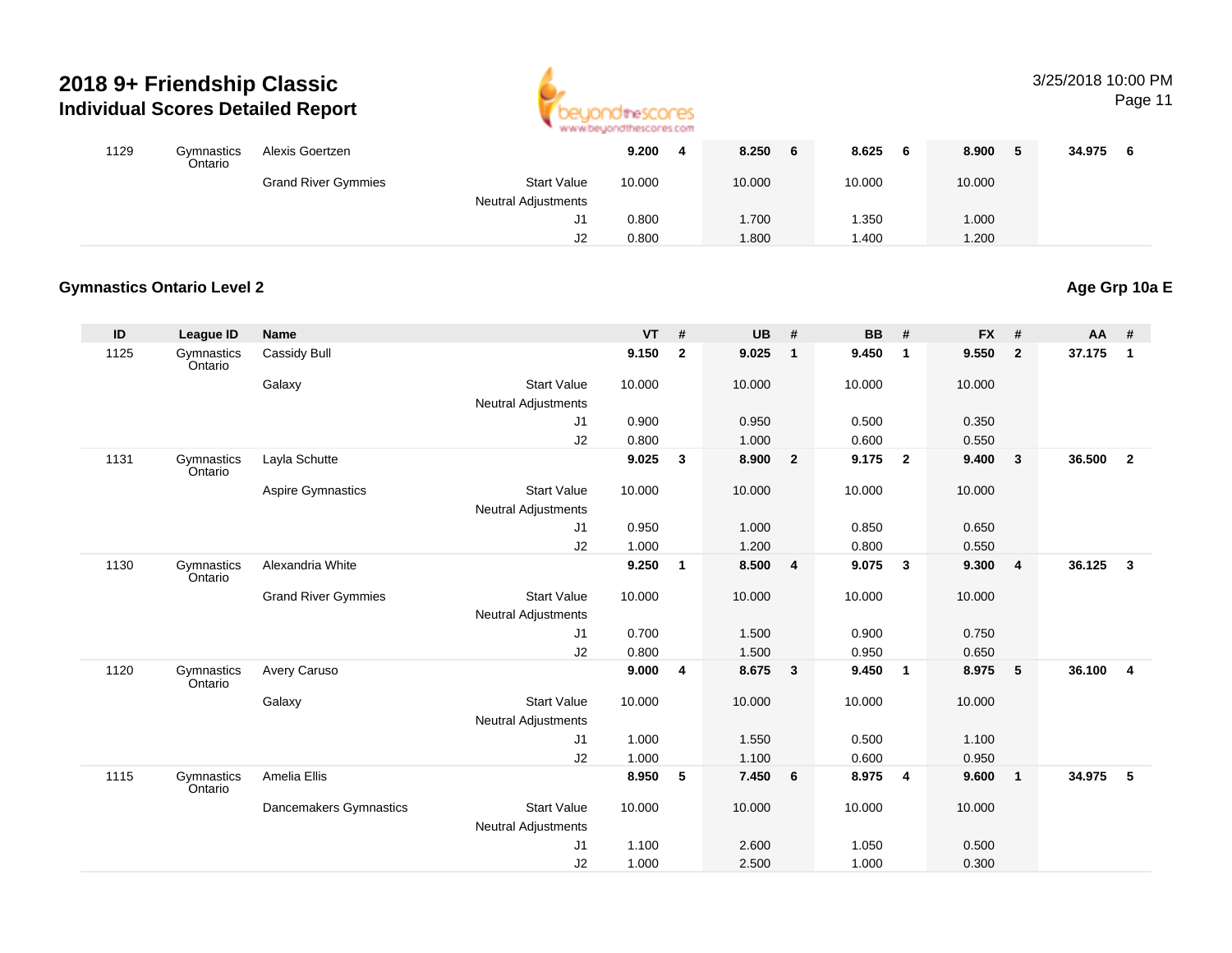

# 3/25/2018 10:00 PM

Page 12

| 1110 | Gymnastics<br>Ontario | Noa McConachie         |                            | 8.600<br>Ð | 8.000<br>Ð. | 8.625       | 8.850<br>- 6 | 34.075 |
|------|-----------------------|------------------------|----------------------------|------------|-------------|-------------|--------------|--------|
|      |                       | Cayuga Gymnastics Club | <b>Start Value</b>         | 10.000     | 10.000      | 10.000      | 10.000       |        |
|      |                       |                        | <b>Neutral Adjustments</b> |            |             |             |              |        |
|      |                       |                        | J1                         | .500       | 2.100       | .350        | 1.250        |        |
|      |                       |                        | J2                         | .300       | 1.900       | <b>.400</b> | 1.050        |        |

#### **Gymnastics Ontario Level 2Age Grp 10b A**

| ID   | League ID             | <b>Name</b>                           |                                                  | $VT$ # |                | <b>UB</b> | #                       | <b>BB</b> | #              | <b>FX</b> | #                       | AA     | #                       |
|------|-----------------------|---------------------------------------|--------------------------------------------------|--------|----------------|-----------|-------------------------|-----------|----------------|-----------|-------------------------|--------|-------------------------|
| 1201 | Gymnastics<br>Ontario | Claire Campa                          |                                                  | 9.200  | 3              | 9.550     | $\mathbf{2}$            | 9.225     | $\mathbf{3}$   | 9.725     | $\overline{\mathbf{1}}$ | 37.700 | $\overline{1}$          |
|      |                       | <b>KSG Aurora</b>                     | <b>Start Value</b>                               | 10.000 |                | 10.000    |                         | 10.000    |                | 10.000    |                         |        |                         |
|      |                       |                                       | <b>Neutral Adjustments</b>                       |        |                |           |                         | $-0.100$  |                |           |                         |        |                         |
|      |                       |                                       | J <sub>1</sub>                                   | 0.900  |                | 0.500     |                         | 0.600     |                | 0.200     |                         |        |                         |
|      |                       |                                       | J2                                               | 0.700  |                | 0.400     |                         | 0.750     |                | 0.350     |                         |        |                         |
| 1226 | Gymnastics<br>Ontario | <b>Frances Castaneda</b>              |                                                  | 9.300  | $\overline{2}$ | 8.950     | $\overline{\mathbf{4}}$ | 9.750     | $\overline{1}$ | 9.675     | $\overline{\mathbf{2}}$ | 37.675 | $\overline{2}$          |
|      |                       | Richmond Hill Gymnastics Club         | <b>Start Value</b><br><b>Neutral Adjustments</b> | 10.000 |                | 10.000    |                         | 10.000    |                | 10.000    |                         |        |                         |
|      |                       |                                       | J1                                               | 0.700  |                | 1.200     |                         | 0.200     |                | 0.350     |                         |        |                         |
|      |                       |                                       | J2                                               | 0.700  |                | 0.900     |                         | 0.300     |                | 0.300     |                         |        |                         |
| 1206 | Gymnastics<br>Ontario | Alyson Smyth                          |                                                  | 9.400  | $\mathbf{1}$   | 9.600     | $\mathbf{1}$            | 9.100     | $\overline{4}$ | 9.575     | $\overline{4}$          | 37.675 | $\overline{\mathbf{2}}$ |
|      |                       | London Gym Academy                    | <b>Start Value</b>                               | 10.000 |                | 10.000    |                         | 10.000    |                | 10.000    |                         |        |                         |
|      |                       |                                       | <b>Neutral Adjustments</b>                       |        |                |           |                         |           |                |           |                         |        |                         |
|      |                       |                                       | J <sub>1</sub>                                   | 0.600  |                | 0.500     |                         | 1.000     |                | 0.500     |                         |        |                         |
|      |                       |                                       | J2                                               | 0.600  |                | 0.300     |                         | 0.800     |                | 0.350     |                         |        |                         |
| 1216 | Gymnastics<br>Ontario | Iris Geale                            |                                                  | 9.100  | 4              | 9.475     | 3                       | 9.000     | 5              | 9.550     | $-5$                    | 37.125 | $\overline{\mathbf{3}}$ |
|      |                       | <b>Hearts Gymnastics Club</b>         | <b>Start Value</b>                               | 10.000 |                | 10.000    |                         | 10.000    |                | 10.000    |                         |        |                         |
|      |                       |                                       | <b>Neutral Adjustments</b>                       |        |                |           |                         |           |                |           |                         |        |                         |
|      |                       |                                       | J1                                               | 0.900  |                | 0.450     |                         | 0.950     |                | 0.450     |                         |        |                         |
|      |                       |                                       | J2                                               | 0.900  |                | 0.600     |                         | 1.050     |                | 0.450     |                         |        |                         |
| 1221 | Gymnastics<br>Ontario | Averi Dama                            |                                                  | 9.100  | 4              | 8.750     | 5                       | 9.675     | $\overline{2}$ | 9.600     | $\overline{\mathbf{3}}$ | 37.125 | $\overline{\mathbf{3}}$ |
|      |                       | <b>Hamilton Wentworth Regionettes</b> | <b>Start Value</b>                               | 10.000 |                | 10.000    |                         | 10.000    |                | 10.000    |                         |        |                         |
|      |                       |                                       | <b>Neutral Adjustments</b>                       |        |                |           |                         |           |                |           |                         |        |                         |
|      |                       |                                       | J1                                               | 0.800  |                | 1.400     |                         | 0.200     |                | 0.350     |                         |        |                         |
|      |                       |                                       | J2                                               | 1.000  |                | 1.100     |                         | 0.450     |                | 0.450     |                         |        |                         |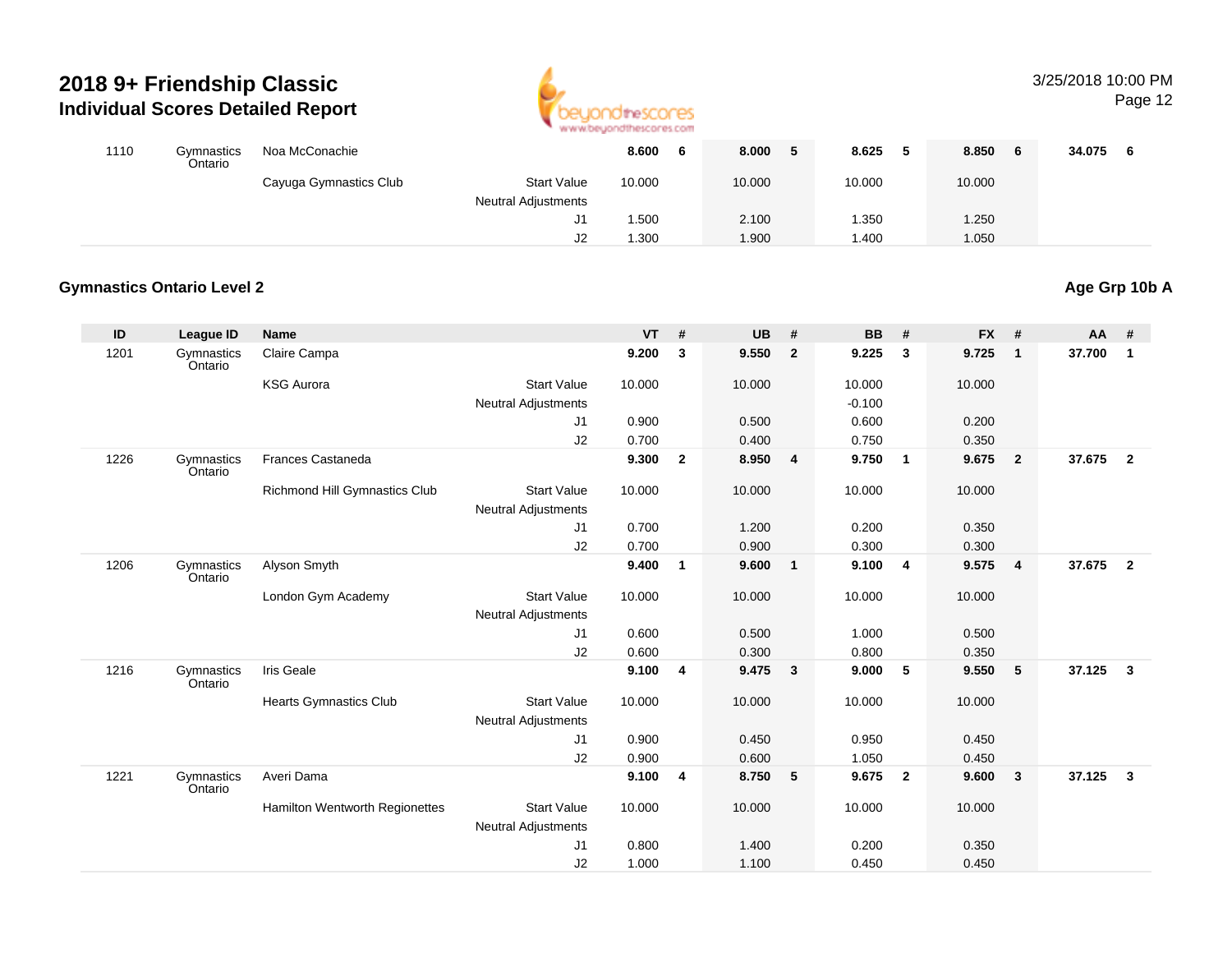

## 3/25/2018 10:00 PM

Page 13

| 1231 | Gymnastics<br>Ontario | Brooklyn Highfield |                            | 8.975  | -5 | 8.300<br>6 | 8.800<br>6 | 9.125<br>- 6 | 35.200 |
|------|-----------------------|--------------------|----------------------------|--------|----|------------|------------|--------------|--------|
|      |                       | Northumberland     | <b>Start Value</b>         | 10.000 |    | 10.000     | 10.000     | 10.000       |        |
|      |                       |                    | <b>Neutral Adjustments</b> |        |    |            | $-0.100$   |              |        |
|      |                       |                    | ا ب                        | 1.000  |    | 1.800      | 1.100      | 0.850        |        |
|      |                       |                    | J2                         | .050   |    | 1.600      | i.100      | 0.900        |        |

#### **Gymnastics Ontario Level 2**

| ID   | League ID             | <b>Name</b>                    |                            | $VT$ # |                | <b>UB</b> | #                       | <b>BB</b> | #                       | <b>FX</b> | #                       | AA     | #                       |
|------|-----------------------|--------------------------------|----------------------------|--------|----------------|-----------|-------------------------|-----------|-------------------------|-----------|-------------------------|--------|-------------------------|
| 1207 | Gymnastics<br>Ontario | Abigail Thompson               |                            | 9.150  | 3              | 9.725     | $\mathbf{1}$            | 9.425     | $\mathbf{1}$            | 9.650     | $\overline{1}$          | 37.950 | $\overline{1}$          |
|      |                       | London Gym Academy             | <b>Start Value</b>         | 10.000 |                | 10.000    |                         | 10.000    |                         | 10.000    |                         |        |                         |
|      |                       |                                | <b>Neutral Adjustments</b> |        |                |           |                         |           |                         |           |                         |        |                         |
|      |                       |                                | J1                         | 0.800  |                | 0.250     |                         | 0.600     |                         | 0.350     |                         |        |                         |
|      |                       |                                | J <sub>2</sub>             | 0.900  |                | 0.300     |                         | 0.550     |                         | 0.350     |                         |        |                         |
| 1212 | Gymnastics<br>Ontario | Aurora Jakab                   |                            | 9.550  | $\mathbf{1}$   | 9.150     | $\overline{\mathbf{4}}$ | 9.375     | $\overline{2}$          | 9.525     | $\overline{\mathbf{2}}$ | 37.600 | $\overline{2}$          |
|      |                       | Northumberland                 | <b>Start Value</b>         | 10.000 |                | 10.000    |                         | 10.000    |                         | 10.000    |                         |        |                         |
|      |                       |                                | <b>Neutral Adjustments</b> |        |                |           |                         | $-0.100$  |                         |           |                         |        |                         |
|      |                       |                                | J1                         | 0.450  |                | 0.800     |                         | 0.450     |                         | 0.500     |                         |        |                         |
|      |                       |                                | J2                         | 0.450  |                | 0.900     |                         | 0.600     |                         | 0.450     |                         |        |                         |
| 1222 | Gymnastics<br>Ontario | Hailee Linington               |                            | 8.600  | 6              | 9.575     | $\overline{2}$          | 9.000     | $\overline{\mathbf{4}}$ | 9.650     | $\overline{\mathbf{1}}$ | 36.825 | $\overline{\mathbf{3}}$ |
|      |                       | Hamilton Wentworth Regionettes | <b>Start Value</b>         | 10.000 |                | 10.000    |                         | 10.000    |                         | 10.000    |                         |        |                         |
|      |                       |                                | Neutral Adjustments        |        |                |           |                         | $-0.100$  |                         |           |                         |        |                         |
|      |                       |                                | J <sub>1</sub>             | 1.300  |                | 0.450     |                         | 1.000     |                         | 0.350     |                         |        |                         |
|      |                       |                                | J2                         | 1.500  |                | 0.400     |                         | 0.800     |                         | 0.350     |                         |        |                         |
| 1217 | Gymnastics<br>Ontario | Mikah Cooper                   |                            | 8.900  | 5              | 9.200     | 3                       | 9.150     | 3                       | 9.175     | $\overline{\mathbf{4}}$ | 36.425 | $\overline{\mathbf{4}}$ |
|      |                       | <b>Hearts Gymnastics Club</b>  | <b>Start Value</b>         | 10.000 |                | 10.000    |                         | 10.000    |                         | 10.000    |                         |        |                         |
|      |                       |                                | <b>Neutral Adjustments</b> |        |                |           |                         |           |                         |           |                         |        |                         |
|      |                       |                                | J1                         | 1.100  |                | 0.800     |                         | 0.800     |                         | 0.800     |                         |        |                         |
|      |                       |                                | J2                         | 1.100  |                | 0.800     |                         | 0.900     |                         | 0.850     |                         |        |                         |
| 1202 | Gymnastics<br>Ontario | Abigail Dogar                  |                            | 9.400  | $\overline{2}$ | 9.050     | - 6                     | 8.550     | 6                       | 9.350     | $\overline{\mathbf{3}}$ | 36.350 | 5                       |
|      |                       | London Gym Academy             | <b>Start Value</b>         | 10.000 |                | 10.000    |                         | 10.000    |                         | 10.000    |                         |        |                         |
|      |                       |                                | <b>Neutral Adjustments</b> |        |                |           |                         |           |                         |           |                         |        |                         |
|      |                       |                                | J <sub>1</sub>             | 0.600  |                | 0.900     |                         | 1.400     |                         | 0.600     |                         |        |                         |
|      |                       |                                | J2                         | 0.600  |                | 1.000     |                         | 1.500     |                         | 0.700     |                         |        |                         |

**Age Grp 10b B**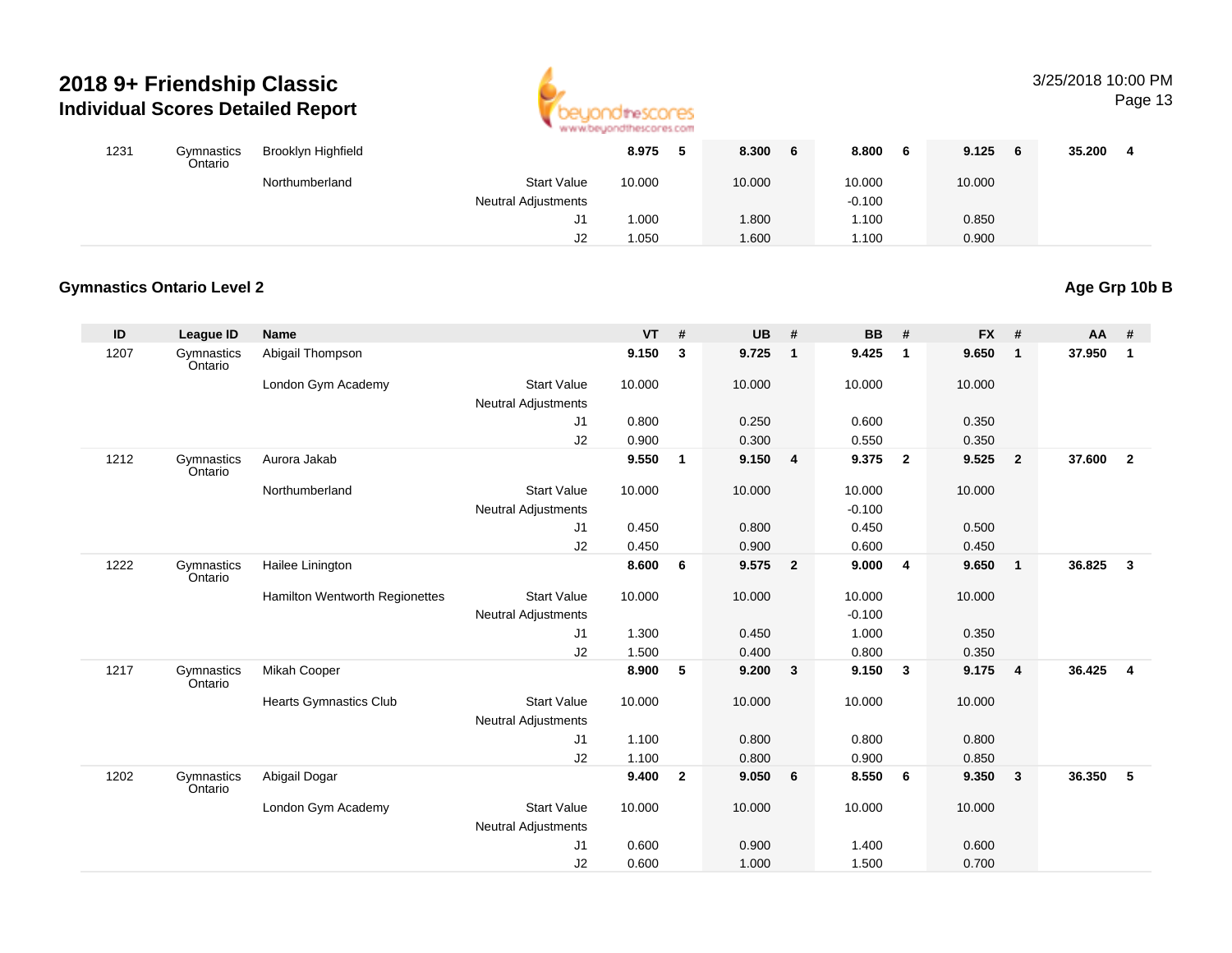

### 3/25/2018 10:00 PM

Page 14

| 1227 | Gymnastics<br>Ontario | <b>Chloe Sawyer</b>        |                            | 9.000  | 9.075<br>5 | 8.825  | 8.900  | 35.800 |  |
|------|-----------------------|----------------------------|----------------------------|--------|------------|--------|--------|--------|--|
|      |                       | <b>Tornados Gymnastics</b> | <b>Start Value</b>         | 10.000 | 10.000     | 10.000 | 10.000 |        |  |
|      |                       |                            | <b>Neutral Adjustments</b> |        |            |        |        |        |  |
|      |                       |                            | J1                         | 0.900  | 1.050      | .250   | 1.000  |        |  |
|      |                       |                            | J2                         | i.100  | 0.800      | 1.100  | 1.200  |        |  |

#### **Gymnastics Ontario Level 2Age Grp 10b C**

| ID   | <b>League ID</b>      | <b>Name</b>                    |                                                  | $VT$ # |              | <b>UB</b> | #                       | <b>BB</b> | #              | <b>FX</b> | #                       | AA     | #                       |
|------|-----------------------|--------------------------------|--------------------------------------------------|--------|--------------|-----------|-------------------------|-----------|----------------|-----------|-------------------------|--------|-------------------------|
| 1223 | Gymnastics<br>Ontario | Sarah Benson                   |                                                  | 9.150  | 3            | 9.175     | 3                       | 9.575     | $\mathbf{1}$   | 9.575     | $\overline{1}$          | 37.475 | $\overline{1}$          |
|      |                       | Hamilton Wentworth Regionettes | <b>Start Value</b>                               | 10.000 |              | 10.000    |                         | 10.000    |                | 10.000    |                         |        |                         |
|      |                       |                                | <b>Neutral Adjustments</b>                       |        |              |           |                         |           |                |           |                         |        |                         |
|      |                       |                                | J1                                               | 0.700  |              | 0.950     |                         | 0.450     |                | 0.400     |                         |        |                         |
|      |                       |                                | J2                                               | 1.000  |              | 0.700     |                         | 0.400     |                | 0.450     |                         |        |                         |
| 1203 | Gymnastics<br>Ontario | Carys Watson-Smyth             |                                                  | 9.300  | $\mathbf{1}$ | 9.250     | $\overline{\mathbf{2}}$ | 8.850     | $\overline{2}$ | 9.250     | $\overline{4}$          | 36.650 | $\overline{2}$          |
|      |                       | London Gym Academy             | <b>Start Value</b><br><b>Neutral Adjustments</b> | 10.000 |              | 10.000    |                         | 10.000    |                | 10.000    |                         |        |                         |
|      |                       |                                | J1                                               | 0.700  |              | 0.700     |                         | 1.200     |                | 0.700     |                         |        |                         |
|      |                       |                                | J2                                               | 0.700  |              | 0.800     |                         | 1.100     |                | 0.800     |                         |        |                         |
| 1208 | Gymnastics<br>Ontario | Payton Winter                  |                                                  | 9.100  | 4            | 9.275     | $\overline{1}$          | 8.575     | $\overline{4}$ | 9.325     | $\overline{\mathbf{2}}$ | 36.275 | $\overline{\mathbf{3}}$ |
|      |                       | London Gym Academy             | <b>Start Value</b>                               | 10.000 |              | 10.000    |                         | 10.000    |                | 10.000    |                         |        |                         |
|      |                       |                                | <b>Neutral Adjustments</b>                       |        |              |           |                         | $-0.100$  |                |           |                         |        |                         |
|      |                       |                                | J1                                               | 0.900  |              | 0.750     |                         | 1.400     |                | 0.700     |                         |        |                         |
|      |                       |                                | J2                                               | 0.900  |              | 0.700     |                         | 1.250     |                | 0.650     |                         |        |                         |
| 1218 | Gymnastics<br>Ontario | Natalie Baghdassarian          |                                                  | 9.250  | $\mathbf{2}$ | 8.850     | $\overline{4}$          | 8.825     | 3              | 9.275     | $\overline{\mathbf{3}}$ | 36.200 | $\overline{4}$          |
|      |                       | <b>Pulsars Gymnastics Club</b> | <b>Start Value</b>                               | 10.000 |              | 10.000    |                         | 10.000    |                | 10.000    |                         |        |                         |
|      |                       |                                | <b>Neutral Adjustments</b>                       |        |              |           |                         |           |                |           |                         |        |                         |
|      |                       |                                | J1                                               | 0.800  |              | 1.100     |                         | 1.150     |                | 0.700     |                         |        |                         |
|      |                       |                                | J2                                               | 0.700  |              | 1.200     |                         | 1.200     |                | 0.750     |                         |        |                         |
| 1213 | Gymnastics<br>Ontario | <b>Braylee Wilson</b>          |                                                  | 9.250  | $\mathbf{2}$ | 8.650     | 5                       | 8.350     | 5              | 8.650     | $-5$                    | 34.900 | 5                       |
|      |                       | Northumberland                 | <b>Start Value</b>                               | 10.000 |              | 10.000    |                         | 10.000    |                | 10.000    |                         |        |                         |
|      |                       |                                | <b>Neutral Adjustments</b>                       |        |              |           |                         |           |                |           |                         |        |                         |
|      |                       |                                | J1                                               | 0.750  |              | 1.300     |                         | 1.750     |                | 1.250     |                         |        |                         |
|      |                       |                                | J2                                               | 0.750  |              | 1.400     |                         | 1.550     |                | 1.450     |                         |        |                         |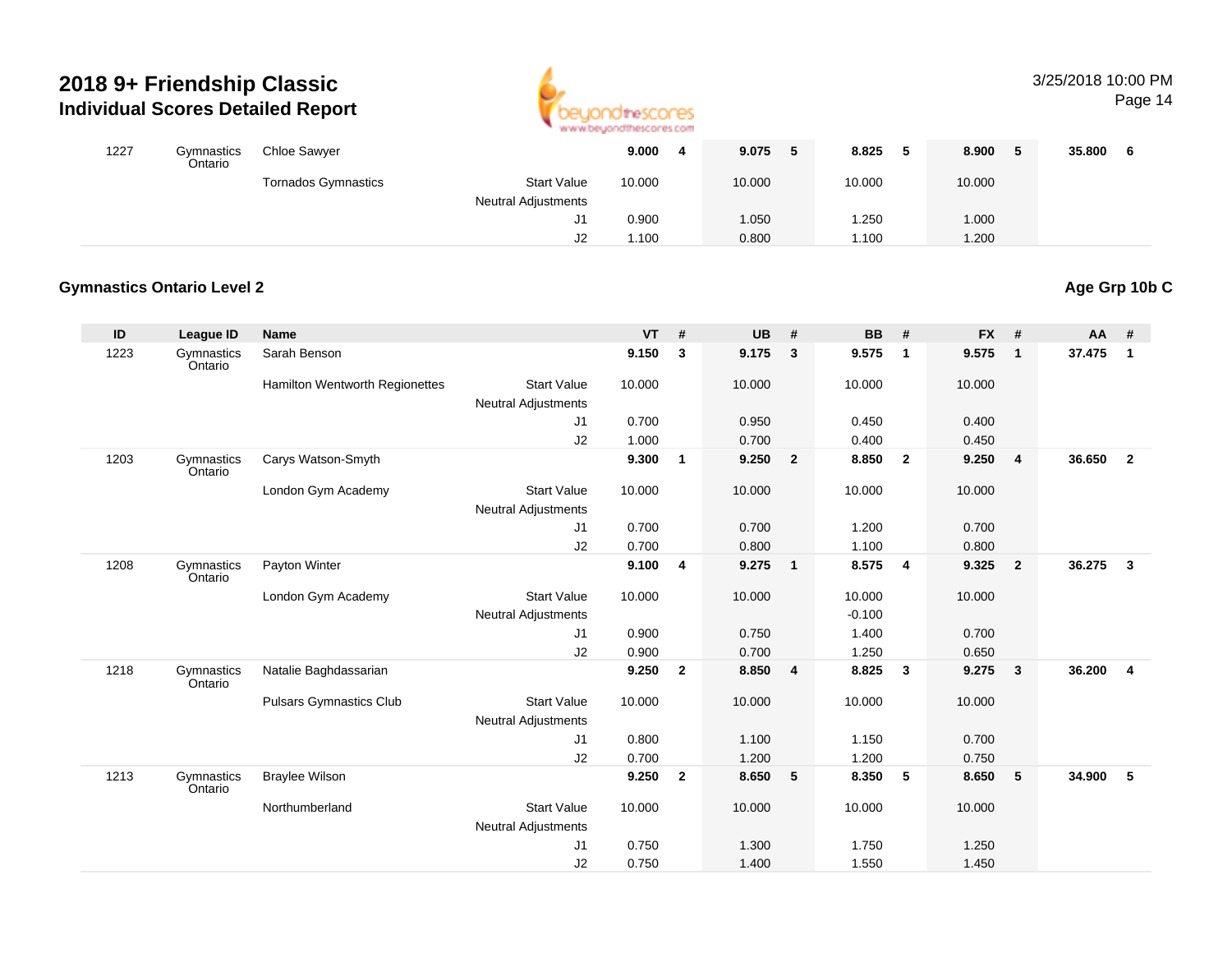

#### **Gymnastics Ontario Level 2Age Grp 10b D**

| ID   | League ID             | <b>Name</b>                           |                            | <b>VT</b> | #              | <b>UB</b> | #                       | <b>BB</b> | #                       | <b>FX</b> | #              | <b>AA</b> | #              |
|------|-----------------------|---------------------------------------|----------------------------|-----------|----------------|-----------|-------------------------|-----------|-------------------------|-----------|----------------|-----------|----------------|
| 1204 | Gymnastics<br>Ontario | Nadia Adams                           |                            | 9.500     | $\mathbf 1$    | 9.050     | $\overline{2}$          | 9.350     | $\overline{\mathbf{1}}$ | 9.475     | $\mathbf{1}$   | 37.375    | $\mathbf{1}$   |
|      |                       | London Gym Academy                    | <b>Start Value</b>         | 10.000    |                | 10.000    |                         | 10.000    |                         | 10.000    |                |           |                |
|      |                       |                                       | <b>Neutral Adjustments</b> |           |                |           |                         |           |                         |           |                |           |                |
|      |                       |                                       | J1                         | 0.500     |                | 1.000     |                         | 0.600     |                         | 0.500     |                |           |                |
|      |                       |                                       | J2                         | 0.500     |                | 0.900     |                         | 0.700     |                         | 0.550     |                |           |                |
| 1219 | Gymnastics<br>Ontario | Sofia Malatesta                       |                            | 8.975     | $\overline{4}$ | 9.500     | $\overline{1}$          | 9.275     | $\overline{2}$          | 9.200     | $\overline{2}$ | 36.950    | $\overline{2}$ |
|      |                       | <b>Pulsars Gymnastics Club</b>        | <b>Start Value</b>         | 10.000    |                | 10.000    |                         | 10.000    |                         | 10.000    |                |           |                |
|      |                       |                                       | <b>Neutral Adjustments</b> |           |                |           |                         | $-0.100$  |                         |           |                |           |                |
|      |                       |                                       | J1                         | 1.100     |                | 0.400     |                         | 0.600     |                         | 0.900     |                |           |                |
|      |                       |                                       | J2                         | 0.950     |                | 0.600     |                         | 0.650     |                         | 0.700     |                |           |                |
| 1209 | Gymnastics<br>Ontario | Avery Vandermeer                      |                            | 9.350     | $\overline{2}$ | 8.950     | $\mathbf{3}$            | 9.275     | $\overline{2}$          | 8.925     | 5              | 36.500    | $\mathbf{3}$   |
|      |                       | Northumberland                        | <b>Start Value</b>         | 10.000    |                | 10.000    |                         | 10.000    |                         | 10.000    |                |           |                |
|      |                       |                                       | <b>Neutral Adjustments</b> |           |                |           |                         | $-0.100$  |                         |           |                |           |                |
|      |                       |                                       | J1                         | 0.700     |                | 1.200     |                         | 0.650     |                         | 1.050     |                |           |                |
|      |                       |                                       | J2                         | 0.600     |                | 0.900     |                         | 0.600     |                         | 1.100     |                |           |                |
| 1224 | Gymnastics<br>Ontario | Garcelle Presendieu                   |                            | 9.100     | 3              | 8.300     | $\overline{\mathbf{4}}$ | 9.250     | $\mathbf{3}$            | 9.050     | $\overline{4}$ | 35.700    | $\overline{4}$ |
|      |                       | <b>Hamilton Wentworth Regionettes</b> | <b>Start Value</b>         | 10.000    |                | 10.000    |                         | 10.000    |                         | 10.000    |                |           |                |
|      |                       |                                       | Neutral Adjustments        |           |                |           |                         |           |                         |           |                |           |                |
|      |                       |                                       | J1                         | 0.900     |                | 1.900     |                         | 0.850     |                         | 1.050     |                |           |                |
|      |                       |                                       | J2                         | 0.900     |                | 1.500     |                         | 0.650     |                         | 0.850     |                |           |                |
| 1229 | Gymnastics<br>Ontario | Kate Smith                            |                            | 9.100     | 3              | 8.300     | $\overline{\mathbf{4}}$ | 8.775     | $\overline{\mathbf{4}}$ | 9.100     | $\mathbf{3}$   | 35.275    | 5              |
|      |                       | <b>Tornados Gymnastics</b>            | <b>Start Value</b>         | 10.000    |                | 10.000    |                         | 10.000    |                         | 10.000    |                |           |                |
|      |                       |                                       | <b>Neutral Adjustments</b> |           |                |           |                         |           |                         |           |                |           |                |
|      |                       |                                       | J1                         | 1.000     |                | 1.700     |                         | 1.150     |                         | 0.800     |                |           |                |
|      |                       |                                       | J2                         | 0.800     |                | 1.700     |                         | 1.300     |                         | 1.000     |                |           |                |

**Gymnastics Ontario Level 2**

**Age Grp 10b E**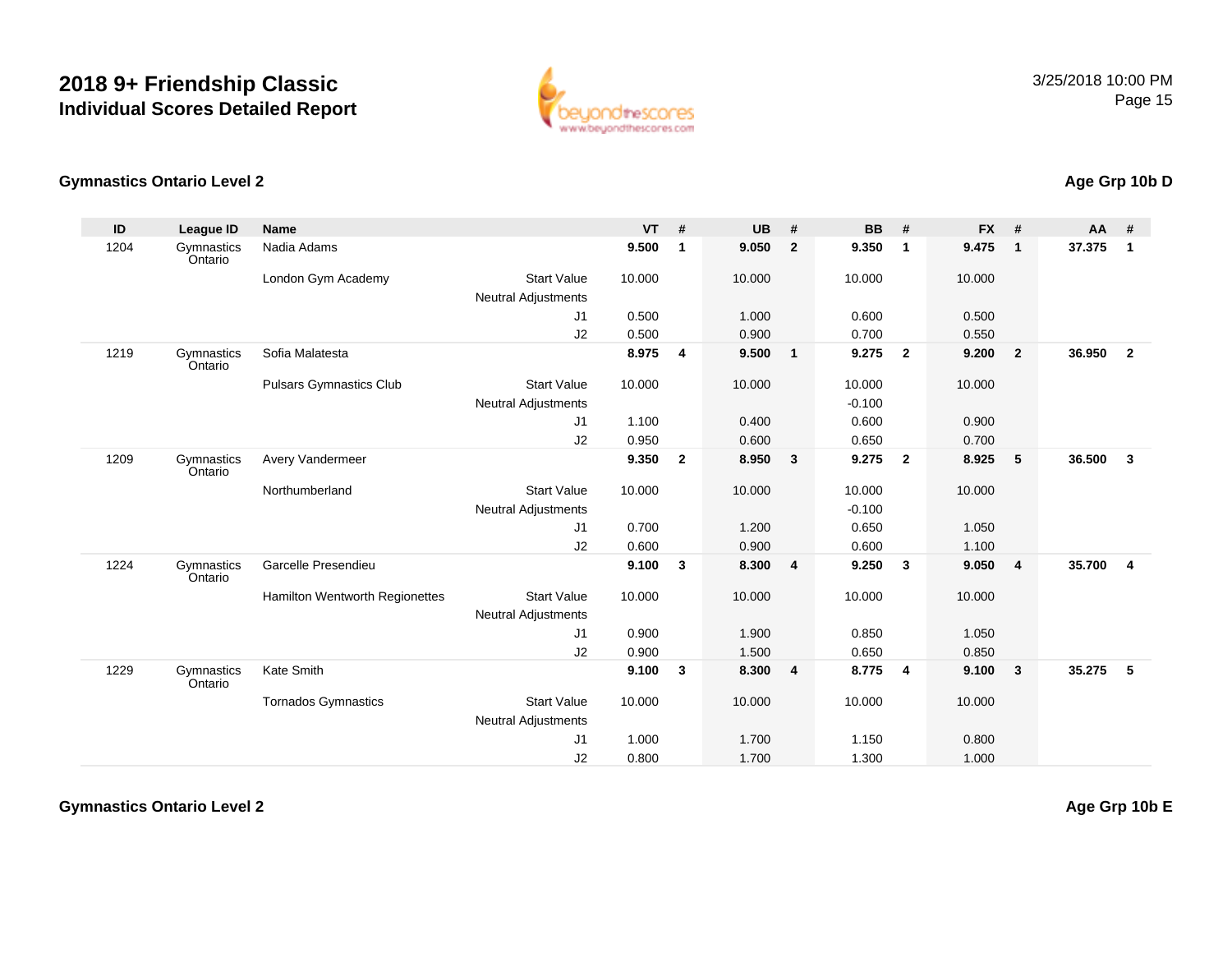

| ID   | League ID             | Name                                |                            | <b>VT</b> | #              | <b>UB</b> | #                       | <b>BB</b> | #                       | <b>FX</b> | #                       | AA     | #                       |
|------|-----------------------|-------------------------------------|----------------------------|-----------|----------------|-----------|-------------------------|-----------|-------------------------|-----------|-------------------------|--------|-------------------------|
| 1225 | Gymnastics<br>Ontario | Ela Yurtdas                         |                            | 9.175     | 3              | 9.350     | $\mathbf{3}$            | 9.425     | $\mathbf{1}$            | 9.775     | $\overline{\mathbf{1}}$ | 37.725 | $\mathbf{1}$            |
|      |                       | Richmond Hill Gymnastics Club       | <b>Start Value</b>         | 10.000    |                | 10.000    |                         | 10.000    |                         | 10.000    |                         |        |                         |
|      |                       |                                     | <b>Neutral Adjustments</b> |           |                |           |                         |           |                         |           |                         |        |                         |
|      |                       |                                     | J1                         | 0.950     |                | 0.600     |                         | 0.600     |                         | 0.250     |                         |        |                         |
|      |                       |                                     | J2                         | 0.700     |                | 0.700     |                         | 0.550     |                         | 0.200     |                         |        |                         |
| 1210 | Gymnastics<br>Ontario | Gabriela Prince                     |                            | 9.500     | $\mathbf{1}$   | 9.450     | $\overline{\mathbf{1}}$ | 9.350     | $\overline{2}$          | 9.075     | $6\phantom{1}6$         | 37.375 | $\overline{2}$          |
|      |                       | Northumberland                      | <b>Start Value</b>         | 10.000    |                | 10.000    |                         | 10.000    |                         | 10.000    |                         |        |                         |
|      |                       |                                     | <b>Neutral Adjustments</b> |           |                |           |                         |           |                         |           |                         |        |                         |
|      |                       |                                     | J1                         | 0.550     |                | 0.600     |                         | 0.700     |                         | 1.000     |                         |        |                         |
|      |                       |                                     | J2                         | 0.450     |                | 0.500     |                         | 0.600     |                         | 0.850     |                         |        |                         |
| 1215 | Gymnastics<br>Ontario | Norah Marshall                      |                            | 9.100     | 4              | 9.100     | 4                       | 9.125     | $\overline{\mathbf{3}}$ | 9.325     | $\overline{\mathbf{3}}$ | 36.650 | $\mathbf{3}$            |
|      |                       | <b>Hearts Gymnastics Club</b>       | <b>Start Value</b>         | 10.000    |                | 10.000    |                         | 10.000    |                         | 10.000    |                         |        |                         |
|      |                       |                                     | <b>Neutral Adjustments</b> |           |                |           |                         | $-0.100$  |                         |           |                         |        |                         |
|      |                       |                                     | J1                         | 0.800     |                | 0.800     |                         | 0.800     |                         | 0.550     |                         |        |                         |
|      |                       |                                     | J2                         | 1.000     |                | 1.000     |                         | 0.750     |                         | 0.800     |                         |        |                         |
| 1220 | Gymnastics<br>Ontario | Julia Trovato                       |                            | 9.475     | $\overline{2}$ | 8.550     | 6                       | 9.050     | $\overline{4}$          | 9.225     | $\overline{4}$          | 36.300 | $\overline{\mathbf{4}}$ |
|      |                       | <b>Pulsars Gymnastics Club</b>      | <b>Start Value</b>         | 10.000    |                | 10.000    |                         | 10.000    |                         | 10.000    |                         |        |                         |
|      |                       |                                     | <b>Neutral Adjustments</b> |           |                |           |                         |           |                         |           |                         |        |                         |
|      |                       |                                     | J1                         | 0.450     |                | 1.600     |                         | 0.900     |                         | 0.800     |                         |        |                         |
|      |                       |                                     | J2                         | 0.600     |                | 1.300     |                         | 1.000     |                         | 0.750     |                         |        |                         |
| 1230 | Gymnastics<br>Ontario | Vania Fantauzzi                     |                            | 8.850     | 5              | 8.925     | 5                       | 8.950     | $-5$                    | 9.400     | $\overline{\mathbf{2}}$ | 36.125 | 5                       |
|      |                       | Woodbridge Academy of<br>Gymnastics | <b>Start Value</b>         | 10.000    |                | 10.000    |                         | 10.000    |                         | 10.000    |                         |        |                         |
|      |                       |                                     | <b>Neutral Adjustments</b> |           |                |           |                         | $-0.100$  |                         |           |                         |        |                         |
|      |                       |                                     | J1                         | 1.100     |                | 1.150     |                         | 1.050     |                         | 0.600     |                         |        |                         |
|      |                       |                                     | J2                         | 1.200     |                | 1.000     |                         | 0.850     |                         | 0.600     |                         |        |                         |
| 1205 | Gymnastics<br>Ontario | <b>Nyilah Morris</b>                |                            | 8.600     | 6              | 9.425     | $\overline{2}$          | 8.400     | 6                       | 9.175     | 5                       | 35.600 | 6                       |
|      |                       | London Gym Academy                  | <b>Start Value</b>         | 10.000    |                | 10.000    |                         | 10.000    |                         | 10.000    |                         |        |                         |
|      |                       |                                     | <b>Neutral Adjustments</b> |           |                |           |                         |           |                         |           |                         |        |                         |
|      |                       |                                     | J1                         | 1.300     |                | 0.650     |                         | 1.500     |                         | 0.800     |                         |        |                         |
|      |                       |                                     | J2                         | 1.500     |                | 0.500     |                         | 1.700     |                         | 0.850     |                         |        |                         |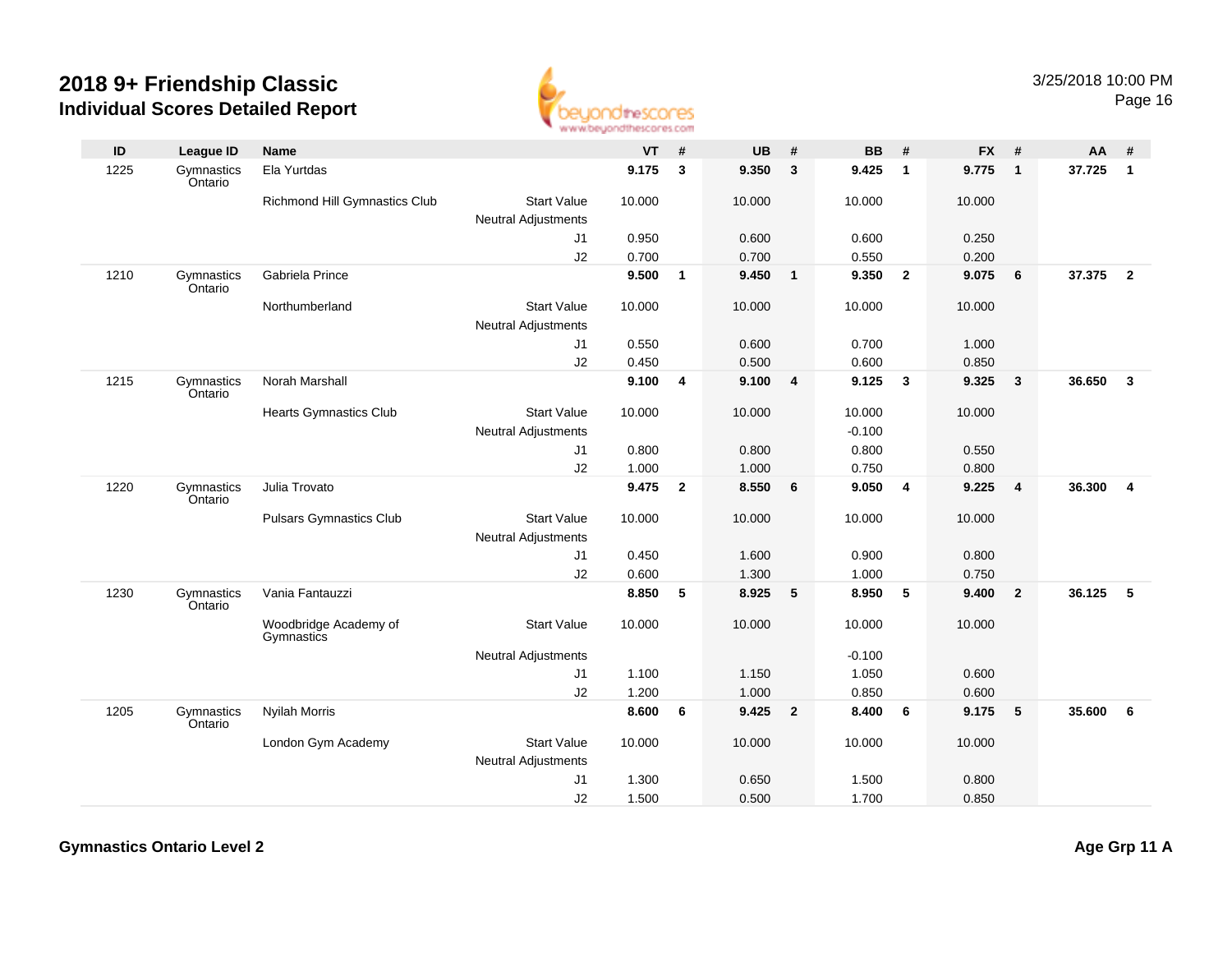

| ID   | League ID             | <b>Name</b>                         |                            | <b>VT</b> | #            | <b>UB</b> | #              | <b>BB</b> | #              | <b>FX</b> | #               | AA     | #                       |
|------|-----------------------|-------------------------------------|----------------------------|-----------|--------------|-----------|----------------|-----------|----------------|-----------|-----------------|--------|-------------------------|
| 1321 | Gymnastics<br>Ontario | Alyssa Rocha                        |                            | 9.400     | $\mathbf{1}$ | 9.150     | $\overline{2}$ | 9.550     | $\overline{2}$ | 9.575     | $\overline{1}$  | 37.675 | $\mathbf{1}$            |
|      |                       | <b>Grand River Gymmies</b>          | <b>Start Value</b>         | 10.000    |              | 10.000    |                | 10.000    |                | 10.000    |                 |        |                         |
|      |                       |                                     | <b>Neutral Adjustments</b> |           |              |           |                |           |                |           |                 |        |                         |
|      |                       |                                     | J1                         | 0.600     |              | 0.800     |                | 0.500     |                | 0.450     |                 |        |                         |
|      |                       |                                     | J2                         | 0.600     |              | 0.900     |                | 0.400     |                | 0.400     |                 |        |                         |
| 1335 | Gymnastics<br>Ontario | Nola Virgona                        |                            | 9.000     | 4            | 9.100     | $\mathbf{3}$   | 9.575     | $\overline{1}$ | 9.300     | $\overline{4}$  | 36.975 | $\overline{2}$          |
|      |                       | Woodbridge Academy of<br>Gymnastics | <b>Start Value</b>         | 10.000    |              | 10.000    |                | 10.000    |                | 10.000    |                 |        |                         |
|      |                       |                                     | <b>Neutral Adjustments</b> |           |              |           |                | $-0.100$  |                |           |                 |        |                         |
|      |                       |                                     | J1                         | 1.100     |              | 0.900     |                | 0.250     |                | 0.800     |                 |        |                         |
|      |                       |                                     | J2                         | 0.900     |              | 0.900     |                | 0.400     |                | 0.600     |                 |        |                         |
| 1336 | Gymnastics<br>Ontario | <b>Melissa Santos</b>               |                            | 9.325     | $\mathbf{2}$ | 8.950     | 4              | 9.325     | 4              | 9.325     | $\mathbf{3}$    | 36.925 | $\overline{\mathbf{3}}$ |
|      |                       | Woodbridge Academy of<br>Gymnastics | <b>Start Value</b>         | 10.000    |              | 10.000    |                | 10.000    |                | 10.000    |                 |        |                         |
|      |                       |                                     | <b>Neutral Adjustments</b> |           |              |           |                |           |                |           |                 |        |                         |
|      |                       |                                     | J1                         | 0.650     |              | 1.100     |                | 0.750     |                | 0.750     |                 |        |                         |
|      |                       |                                     | J2                         | 0.700     |              | 1.000     |                | 0.600     |                | 0.600     |                 |        |                         |
| 1342 | Gymnastics<br>Ontario | <b>Allison Reece</b>                |                            | 9.050     | 3            | 8.800     | 5              | 9.250     | 6              | 9.425     | $\overline{2}$  | 36.525 | $\overline{4}$          |
|      |                       | <b>Aspire Gymnastics</b>            | <b>Start Value</b>         | 10.000    |              | 10.000    |                | 10.000    |                | 10.000    |                 |        |                         |
|      |                       |                                     | <b>Neutral Adjustments</b> |           |              |           |                |           |                |           |                 |        |                         |
|      |                       |                                     | J1                         | 1.000     |              | 1.100     |                | 0.800     |                | 0.550     |                 |        |                         |
|      |                       |                                     | J2                         | 0.900     |              | 1.300     |                | 0.700     |                | 0.600     |                 |        |                         |
| 1330 | Gymnastics<br>Ontario | <b>Addison Taylor</b>               |                            | 9.050     | 3            | 8.800     | 5              | 9.275     | 5              | 9.325     | $\mathbf{3}$    | 36.450 | 5                       |
|      |                       | <b>Pulsars Gymnastics Club</b>      | <b>Start Value</b>         | 10.000    |              | 10.000    |                | 10.000    |                | 10.000    |                 |        |                         |
|      |                       |                                     | <b>Neutral Adjustments</b> |           |              |           |                | $-0.100$  |                |           |                 |        |                         |
|      |                       |                                     | J1                         | 0.900     |              | 1.200     |                | 0.600     |                | 0.650     |                 |        |                         |
|      |                       |                                     | J2                         | 1.000     |              | 1.200     |                | 0.650     |                | 0.700     |                 |        |                         |
| 1309 | Gymnastics<br>Ontario | Avery Lane                          |                            | 8.850     | 5            | 9.200     | $\mathbf{1}$   | 8.900     | $\overline{7}$ | 9.050     | 6               | 36.000 | 6                       |
|      |                       | Cayuga Gymnastics Club              | <b>Start Value</b>         | 10.000    |              | 10.000    |                | 10.000    |                | 10.000    |                 |        |                         |
|      |                       |                                     | <b>Neutral Adjustments</b> |           |              |           |                |           |                |           |                 |        |                         |
|      |                       |                                     | J1                         | 1.200     |              | 0.900     |                | 1.150     |                | 1.000     |                 |        |                         |
|      |                       |                                     | J2                         | 1.100     |              | 0.700     |                | 1.050     |                | 0.900     |                 |        |                         |
| 1344 | Gymnastics<br>Ontario | Josea Lothian                       |                            | 8.450     | 6            | 7.700     | 6              | 9.500     | $\mathbf{3}$   | 9.275     | $5\phantom{.0}$ | 34.925 | $\overline{7}$          |
|      |                       | Northumberland                      | <b>Start Value</b>         | 10.000    |              | 10.000    |                | 10.000    |                | 10.000    |                 |        |                         |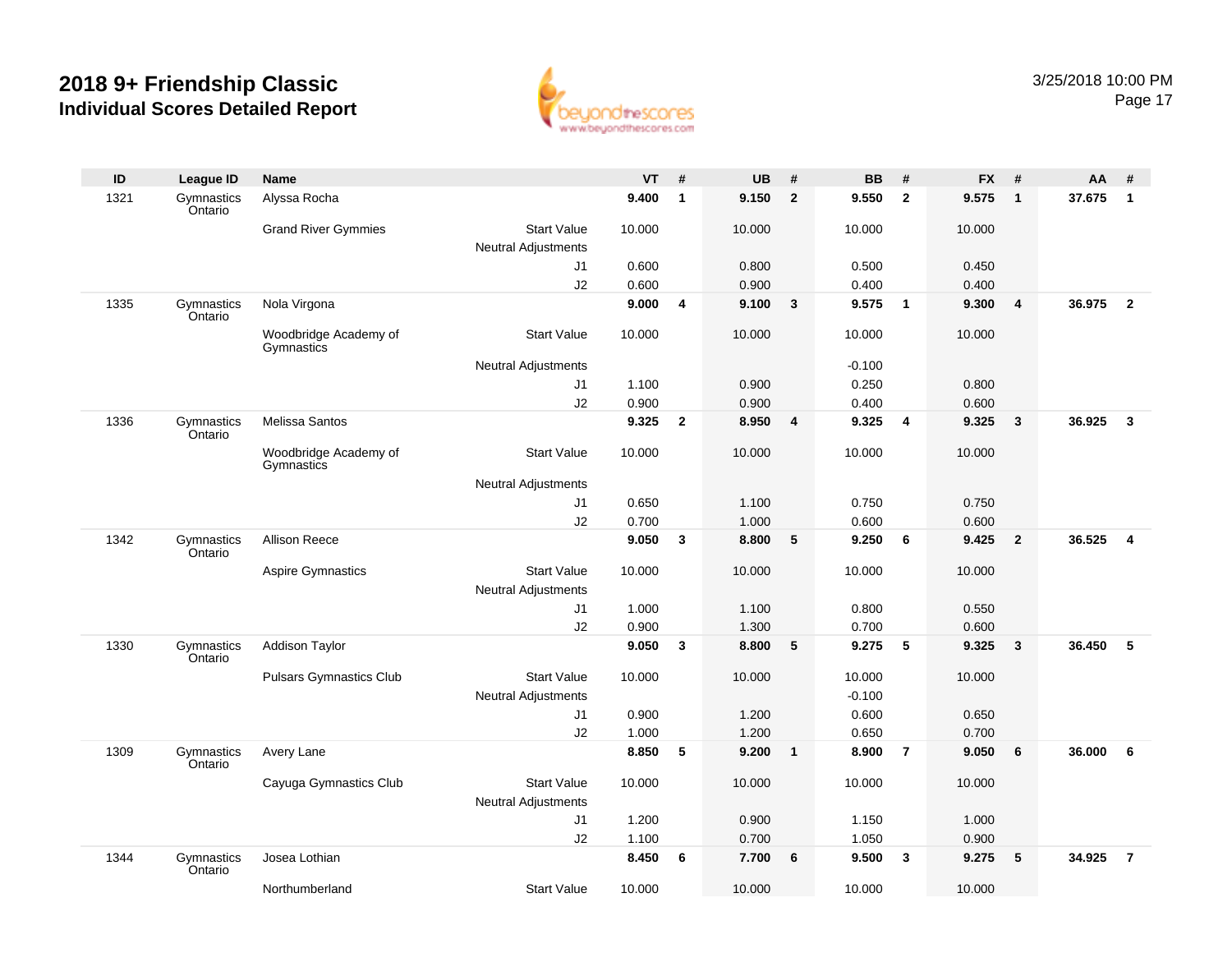

| Neutral Adjustments |       |       | $-0.100$ |       |  |
|---------------------|-------|-------|----------|-------|--|
|                     | 1.600 | 2.300 | 0.400    | 0.750 |  |
|                     | 1.500 | 2.300 | 0.400    | 0.700 |  |

#### **Gymnastics Ontario Level 2**

**ID League ID Name VT # UB # BB # FX # AA #** 1314 Gymnastics OntarioMia Sandy **9.550 <sup>1</sup> 9.650 <sup>1</sup> 9.800 <sup>1</sup> 9.650 <sup>2</sup> 38.650 <sup>1</sup> Galaxy**  Start Valuee 10.000 10.000 10.000 10.000 Neutral Adjustments J1 0.450 0.400 0.150 0.300 J2 0.450 0.300 0.250 0.400 1322 Gymnastics OntarioSarah Tivendell **8.900 <sup>7</sup> 9.150 <sup>3</sup> 9.450 <sup>3</sup> 9.725 <sup>1</sup> 37.225 <sup>2</sup>** Grand River Gymmies Start Valuee 10.000 10.000 10.000 10.000 Neutral Adjustments J1 1.150 0.700 0.600 0.350 J2 1.050 1.000 0.500 0.200 1332 Gymnastics OntarioGabriella-Zoe Georgakoulias **8.950 <sup>6</sup> 9.150 <sup>3</sup> 9.350 <sup>5</sup> 9.550 <sup>3</sup> 37.000 <sup>3</sup>** Hamilton Wentworth Regionettes Start Valuee 10.000 10.000 10.000 10.000 Neutral Adjustments $-0.100$ 0.450 J1 1.000 0.700 0.450 0.450 J2 1.100 1.000 0.650 0.450 1329 Gymnastics OntarioAliya Mendes **9.225 <sup>2</sup> 8.850 <sup>6</sup> 9.525 <sup>2</sup> 9.225 <sup>5</sup> 36.825 <sup>4</sup>** Pulsars Gymnastics Club Start Value 10.000 10.000 10.000 10.000 Neutral Adjustments J1 0.900 1.100 0.450 0.750 J2 0.650 1.200 0.500 0.800 1337 Gymnastics OntarioNaomi Huang **8.975 <sup>5</sup> 9.050 <sup>4</sup> 8.925 <sup>7</sup> 9.250 <sup>4</sup> 36.200 <sup>5</sup>** Woodbridge Academy of**Gymnastics** Start Valuee 10.000 10.000 10.000 10.000 Neutral Adjustments $-0.100$ 1.050 J1 0.950 1.100 1.050 0.800 J2 1.100 0.800 0.900 0.700 1323**Gymnastics** OntarioCarly Robitaille **9.125 <sup>3</sup> 8.450 <sup>7</sup> 9.375 <sup>4</sup> 9.125 <sup>6</sup> 36.075 <sup>6</sup>** Grand River Gymmies Start Valuee 10.000 10.000 10.000 10.000

**Age Grp 11 B**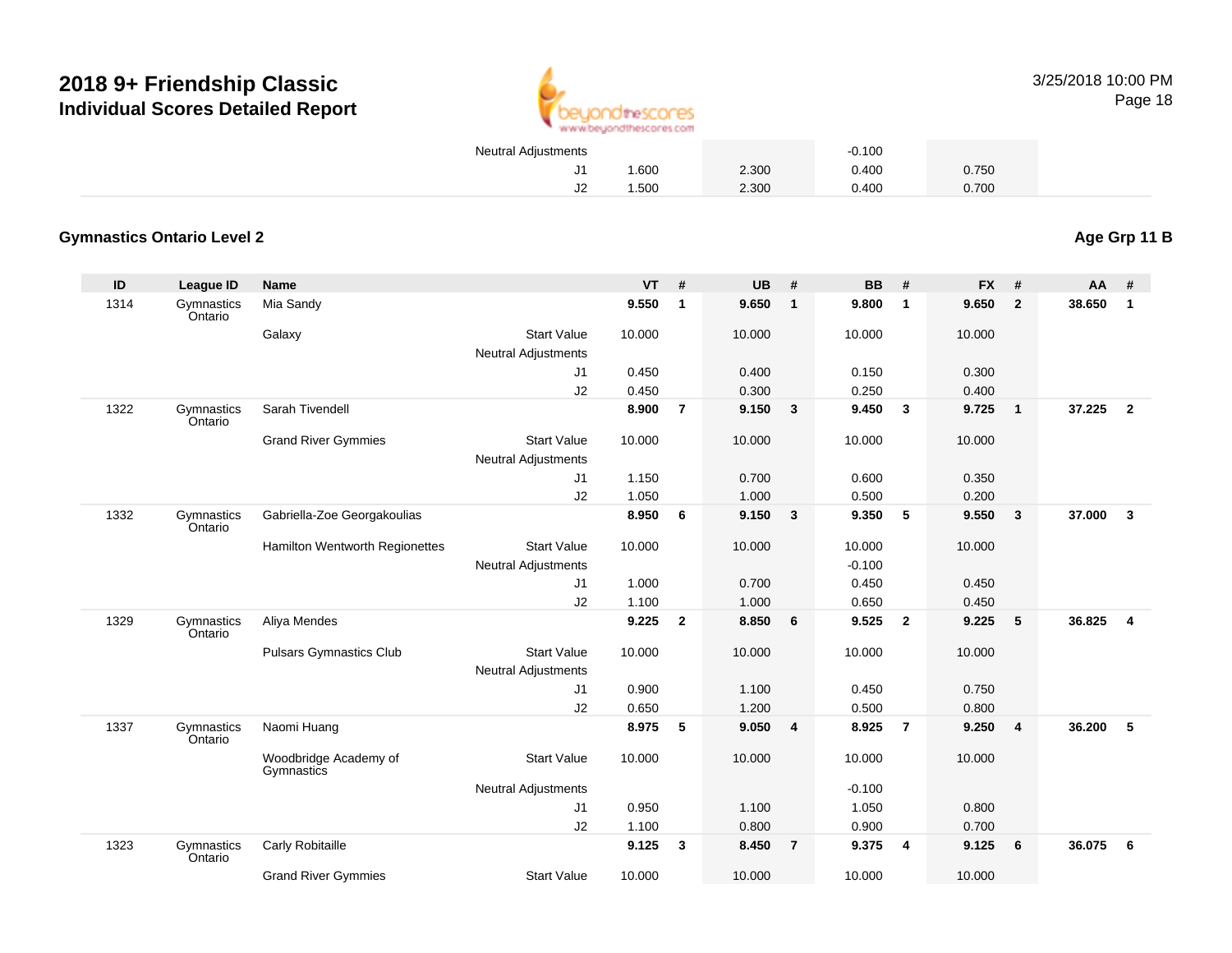

|      |                       |                        | <b>Neutral Adjustments</b> |         |         |    |           |        |                         |        |     |
|------|-----------------------|------------------------|----------------------------|---------|---------|----|-----------|--------|-------------------------|--------|-----|
|      |                       |                        | J <sub>1</sub>             | 0.750   | 1.600   |    | 0.650     | 0.950  |                         |        |     |
|      |                       |                        | J2                         | 1.000   | 1.500   |    | 0.600     | 0.800  |                         |        |     |
| 1303 | Gymnastics<br>Ontario | <b>Charlotte Peng</b>  |                            | 8.950 6 | 9.200 2 |    | $9.025$ 6 | 8.900  | $\overline{7}$          | 36.075 | - 6 |
|      |                       | Birchmount             | <b>Start Value</b>         | 10.000  | 10.000  |    | 10.000    | 10.000 |                         |        |     |
|      |                       |                        | <b>Neutral Adjustments</b> |         |         |    |           |        |                         |        |     |
|      |                       |                        | J1                         | 1.100   | 0.900   |    | 1.000     | 1.000  |                         |        |     |
|      |                       |                        | J2                         | 1.000   | 0.700   |    | 0.950     | 1.200  |                         |        |     |
| 1308 | Gymnastics<br>Ontario | Sydney Sierdsma        |                            | 9.100 4 | 9.000   | -5 | 8.575 8   | 8.725  | $\overline{\mathbf{8}}$ | 35.400 | - 7 |
|      |                       | Cayuga Gymnastics Club | <b>Start Value</b>         | 10.000  | 10.000  |    | 10.000    | 10.000 |                         |        |     |
|      |                       |                        | <b>Neutral Adjustments</b> |         |         |    | $-0.100$  |        |                         |        |     |
|      |                       |                        | J <sub>1</sub>             | 0.950   | 0.900   |    | 1.350     | 1.350  |                         |        |     |
|      |                       |                        | J2                         | 0.850   | 1.100   |    | 1.300     | 1.200  |                         |        |     |

#### **Gymnastics Ontario Level 2**

| ID   | League ID             | <b>Name</b>                         |                            | $VT$ # |   | <b>UB</b> | #              | <b>BB</b> | #            | <b>FX</b> | #                       | AA     | #              |
|------|-----------------------|-------------------------------------|----------------------------|--------|---|-----------|----------------|-----------|--------------|-----------|-------------------------|--------|----------------|
| 1343 | Gymnastics<br>Ontario | Lyla Campbell-Quick                 |                            | 9.100  | 6 | 9.800     | 1              | 9.575     | $\mathbf{2}$ | 9.750     | - 1                     | 38.225 | $\overline{1}$ |
|      |                       | Aspire Gymnastics                   | <b>Start Value</b>         | 10.000 |   | 10.000    |                | 10.000    |              | 10.000    |                         |        |                |
|      |                       |                                     | Neutral Adjustments        |        |   |           |                |           |              |           |                         |        |                |
|      |                       |                                     | J1                         | 0.900  |   | 0.200     |                | 0.500     |              | 0.250     |                         |        |                |
|      |                       |                                     | J2                         | 0.900  |   | 0.200     |                | 0.350     |              | 0.250     |                         |        |                |
| 1338 | Gymnastics<br>Ontario | Alessia Guido                       |                            | 9.125  | 5 | 9.600     | $\overline{2}$ | 9.725     | 1            | 9.650     | $\overline{\mathbf{2}}$ | 38.100 | $\overline{2}$ |
|      |                       | Woodbridge Academy of<br>Gymnastics | <b>Start Value</b>         | 10.000 |   | 10.000    |                | 10.000    |              | 10.000    |                         |        |                |
|      |                       |                                     | <b>Neutral Adjustments</b> |        |   |           |                |           |              |           |                         |        |                |
|      |                       |                                     | J <sub>1</sub>             | 0.900  |   | 0.400     |                | 0.200     |              | 0.350     |                         |        |                |
|      |                       |                                     | J2                         | 0.850  |   | 0.400     |                | 0.350     |              | 0.350     |                         |        |                |
| 1315 | Gymnastics<br>Ontario | Ayana Horan                         |                            | 9.175  | 4 | 9.400     | 3              | 9.500     | 3            | 9.325     | 5                       | 37.400 | - 3            |
|      |                       | Galaxy                              | <b>Start Value</b>         | 10.000 |   | 10.000    |                | 10.000    |              | 10.000    |                         |        |                |
|      |                       |                                     | Neutral Adjustments        |        |   |           |                |           |              |           |                         |        |                |
|      |                       |                                     | J <sub>1</sub>             | 0.800  |   | 0.600     |                | 0.400     |              | 0.800     |                         |        |                |
|      |                       |                                     | J2                         | 0.850  |   | 0.600     |                | 0.600     |              | 0.550     |                         |        |                |
| 1339 | Gymnastics<br>Ontario | Sophia Zaffino                      |                            | 9.200  | 3 | 8.950     | 5              | 9.100     | 4            | 9.375     | $\overline{\mathbf{4}}$ | 36.625 | - 4            |
|      |                       | Woodbridge Academy of<br>Gymnastics | <b>Start Value</b>         | 10.000 |   | 10.000    |                | 10.000    |              | 10.000    |                         |        |                |

#### **Age Grp 11 C**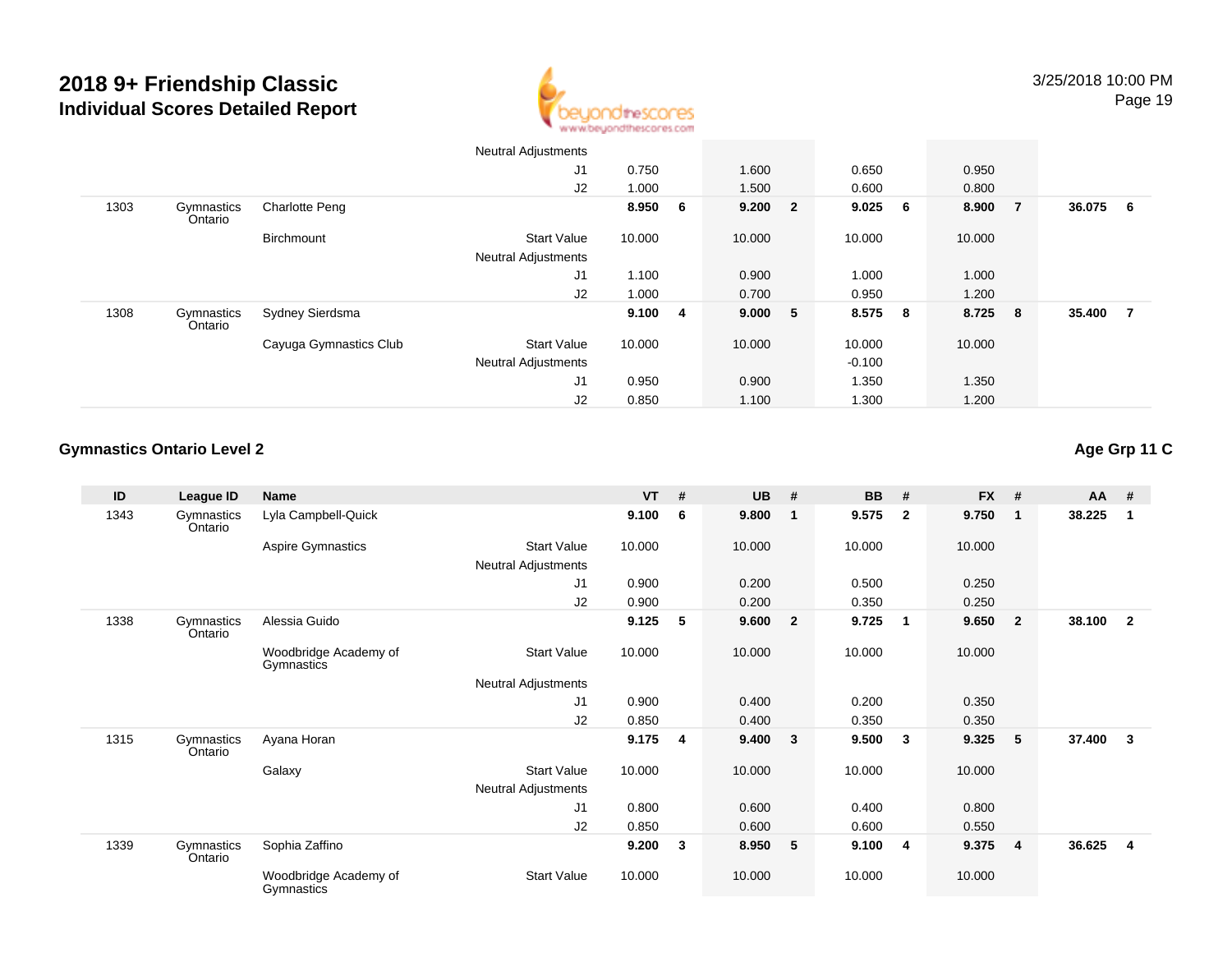

|      |                       |                                | <b>Neutral Adjustments</b> |        |                |        |                         | $-0.100$ |                  |        |                         |        |     |
|------|-----------------------|--------------------------------|----------------------------|--------|----------------|--------|-------------------------|----------|------------------|--------|-------------------------|--------|-----|
|      |                       |                                | J <sub>1</sub>             | 0.800  |                | 0.900  |                         | 0.850    |                  | 0.700  |                         |        |     |
|      |                       |                                | J2                         | 0.800  |                | 1.200  |                         | 0.750    |                  | 0.550  |                         |        |     |
| 1307 | Gymnastics<br>Ontario | <b>Bella Smith</b>             |                            | 9.250  | 1              | 9.000  | $\overline{\mathbf{4}}$ | 8.825    | $6\phantom{.0}6$ | 9.375  | $\overline{4}$          | 36.450 | - 5 |
|      |                       | Cayuga Gymnastics Club         | <b>Start Value</b>         | 10.000 |                | 10.000 |                         | 10.000   |                  | 10.000 |                         |        |     |
|      |                       |                                | Neutral Adjustments        |        |                |        |                         |          |                  |        |                         |        |     |
|      |                       |                                | J1                         | 0.800  |                | 0.900  |                         | 1.250    |                  | 0.750  |                         |        |     |
|      |                       |                                | J2                         | 0.700  |                | 1.100  |                         | 1.100    |                  | 0.500  |                         |        |     |
| 1333 | Gymnastics<br>Ontario | Melina Hartwell                |                            | 9.225  | $\overline{2}$ | 8.700  | 6                       | 8.800    | $\overline{7}$   | 9.550  | $\overline{\mathbf{3}}$ | 36.275 | - 6 |
|      |                       | Hamilton Wentworth Regionettes | <b>Start Value</b>         | 10.000 |                | 10.000 |                         | 10.000   |                  | 10.000 |                         |        |     |
|      |                       |                                | Neutral Adjustments        |        |                |        |                         |          |                  |        |                         |        |     |
|      |                       |                                | J <sub>1</sub>             | 0.700  |                | 1.500  |                         | 1.100    |                  | 0.400  |                         |        |     |
|      |                       |                                | J2                         | 0.850  |                | 1.100  |                         | 1.300    |                  | 0.500  |                         |        |     |
| 1324 | Gymnastics<br>Ontario | Anna Liviero                   |                            | 8.400  | $\overline{7}$ | 8.650  | $\overline{7}$          | 8.975    | 5                | 8.900  | $6\overline{6}$         | 34.925 | -7  |
|      |                       | <b>Grand River Gymmies</b>     | <b>Start Value</b>         | 10.000 |                | 10.000 |                         | 10.000   |                  | 10.000 |                         |        |     |
|      |                       |                                | <b>Neutral Adjustments</b> |        |                |        |                         |          |                  |        |                         |        |     |
|      |                       |                                | J <sub>1</sub>             | 1.800  |                | 1.500  |                         | 1.150    |                  | 1.150  |                         |        |     |
|      |                       |                                | J2                         | 1.400  |                | 1.200  |                         | 0.900    |                  | 1.050  |                         |        |     |

#### **Gymnastics Ontario Level 2**

#### **Age Grp 12-13 A**

| ID   | <b>League ID</b>      | <b>Name</b>              |                                                  | $VT$ # |              | <b>UB</b> | #                       | <b>BB</b> | #   | <b>FX</b> | #  | $AA$ # |                |
|------|-----------------------|--------------------------|--------------------------------------------------|--------|--------------|-----------|-------------------------|-----------|-----|-----------|----|--------|----------------|
| 1319 | Gymnastics<br>Ontario | <b>Brooklyn Crandles</b> |                                                  | 9.400  | 3            | 9.325     | $\overline{\mathbf{3}}$ | 9.650     | -1  | 9.700     | -1 | 38.075 |                |
|      |                       | Galaxy                   | <b>Start Value</b>                               | 10.000 |              | 10.000    |                         | 10.000    |     | 10.000    |    |        |                |
|      |                       |                          | <b>Neutral Adjustments</b>                       |        |              |           |                         |           |     |           |    |        |                |
|      |                       |                          | J1                                               | 0.600  |              | 0.750     |                         | 0.300     |     | 0.400     |    |        |                |
|      |                       |                          | J2                                               | 0.600  |              | 0.600     |                         | 0.400     |     | 0.200     |    |        |                |
| 1302 | Gymnastics<br>Ontario | Maddie DiPasquale        |                                                  | 9.700  | 1            | 9.600     | $\overline{\mathbf{1}}$ | 9.225     | -5  | 9.450     | 4  | 37.975 | $\overline{2}$ |
|      |                       | <b>Aspire Gymnastics</b> | <b>Start Value</b>                               | 10.000 |              | 10.000    |                         | 10.000    |     | 10.000    |    |        |                |
|      |                       |                          | <b>Neutral Adjustments</b>                       |        |              |           |                         |           |     |           |    |        |                |
|      |                       |                          | J1                                               | 0.300  |              | 0.400     |                         | 0.800     |     | 0.450     |    |        |                |
|      |                       |                          | J2                                               | 0.300  |              | 0.400     |                         | 0.750     |     | 0.650     |    |        |                |
| 1316 | Gymnastics<br>Ontario | Keira Gilham             |                                                  | 9.425  | $\mathbf{2}$ | 9.500     | $\sim$ 2                | 9.125     | - 6 | 9.550     | 3  | 37.600 | 3              |
|      |                       | Galaxy                   | <b>Start Value</b><br><b>Neutral Adjustments</b> | 10.000 |              | 10.000    |                         | 10.000    |     | 10.000    |    |        |                |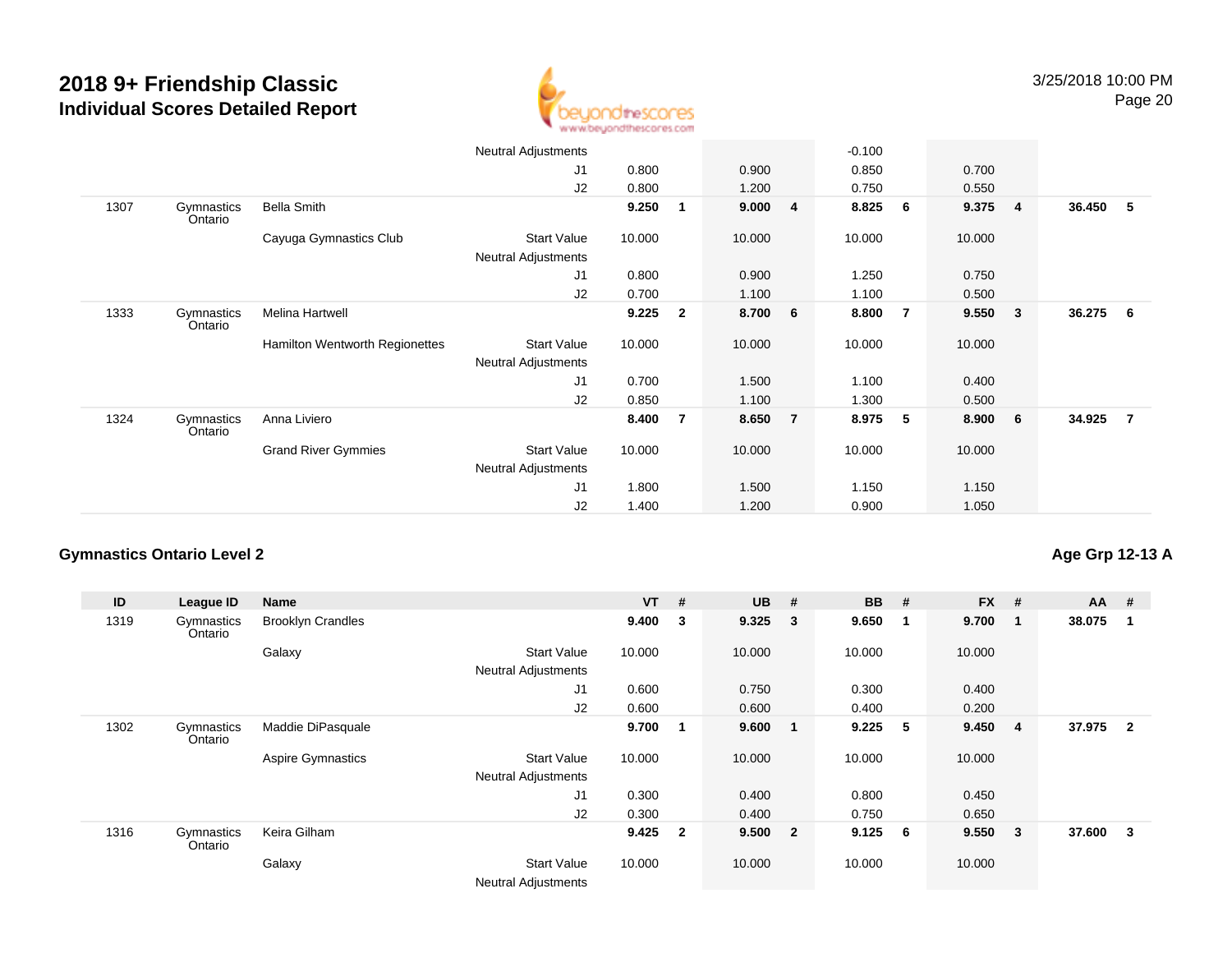

|      |                       |                                     | J <sub>1</sub>             | 0.500  |                | 0.500  |                         | 0.950    |              | 0.350  |                         |        |                         |
|------|-----------------------|-------------------------------------|----------------------------|--------|----------------|--------|-------------------------|----------|--------------|--------|-------------------------|--------|-------------------------|
|      |                       |                                     | J2                         | 0.650  |                | 0.500  |                         | 0.800    |              | 0.550  |                         |        |                         |
| 1327 | Gymnastics<br>Ontario | Francesca Petrova                   |                            | 9.350  | 4              | 9.100  | 6                       | 9.425    | 3            | 9.550  | $\overline{\mathbf{3}}$ | 37.425 | $\overline{\mathbf{4}}$ |
|      |                       | London Gym Academy                  | <b>Start Value</b>         | 10.000 |                | 10.000 |                         | 10.000   |              | 10.000 |                         |        |                         |
|      |                       |                                     | <b>Neutral Adjustments</b> |        |                |        |                         |          |              |        |                         |        |                         |
|      |                       |                                     | J1                         | 0.600  |                | 0.800  |                         | 0.550    |              | 0.500  |                         |        |                         |
|      |                       |                                     | J2                         | 0.700  |                | 1.000  |                         | 0.600    |              | 0.400  |                         |        |                         |
| 1341 | Gymnastics<br>Ontario | Emily Brandolino                    |                            | 8.700  | $\overline{7}$ | 9.300  | $\overline{\mathbf{4}}$ | 9.575    | $\mathbf{2}$ | 9.600  | $\overline{\mathbf{2}}$ | 37.175 | 5                       |
|      |                       | Woodbridge Academy of<br>Gymnastics | <b>Start Value</b>         | 10.000 |                | 10.000 |                         | 10.000   |              | 10.000 |                         |        |                         |
|      |                       |                                     | <b>Neutral Adjustments</b> |        |                |        |                         |          |              |        |                         |        |                         |
|      |                       |                                     | J1                         | 1.200  |                | 0.700  |                         | 0.400    |              | 0.400  |                         |        |                         |
|      |                       |                                     | J2                         | 1.400  |                | 0.700  |                         | 0.450    |              | 0.400  |                         |        |                         |
| 1313 | Gymnastics<br>Ontario | Sathya Fernando                     |                            | 8.850  | 6              | 9.050  | $\overline{7}$          | 9.325    | 4            | 9.300  | 5 <sup>5</sup>          | 36.525 | - 6                     |
|      |                       | Dancemakers Gymnastics              | <b>Start Value</b>         | 10.000 |                | 10.000 |                         | 10.000   |              | 10.000 |                         |        |                         |
|      |                       |                                     | <b>Neutral Adjustments</b> |        |                |        |                         |          |              |        |                         |        |                         |
|      |                       |                                     | J1                         | 1.200  |                | 1.100  |                         | 0.650    |              | 0.800  |                         |        |                         |
|      |                       |                                     | J2                         | 1.100  |                | 0.800  |                         | 0.700    |              | 0.600  |                         |        |                         |
| 1310 | Gymnastics<br>Ontario | Abigayle Schlueter                  |                            | 9.225  | 5              | 9.150  | 5                       | 9.125    | 6            | 8.775  | $6\overline{6}$         | 36.275 | $\overline{7}$          |
|      |                       | Cayuga Gymnastics Club              | <b>Start Value</b>         | 10.000 |                | 10.000 |                         | 10.000   |              | 10.000 |                         |        |                         |
|      |                       |                                     | Neutral Adjustments        |        |                |        |                         | $-0.100$ |              |        |                         |        |                         |
|      |                       |                                     | J <sub>1</sub>             | 0.750  |                | 0.700  |                         | 0.850    |              | 1.350  |                         |        |                         |
|      |                       |                                     | J2                         | 0.800  |                | 1.000  |                         | 0.700    |              | 1.100  |                         |        |                         |
|      |                       |                                     |                            |        |                |        |                         |          |              |        |                         |        |                         |

#### **Gymnastics Ontario Level 2**

**Age Grp 12-13 B**

| ID   | League ID             | Name          |                                           | $VT$ # |                         | $UB$ # | <b>BB</b> | #                       | <b>FX</b> | #            | $AA$ # |              |
|------|-----------------------|---------------|-------------------------------------------|--------|-------------------------|--------|-----------|-------------------------|-----------|--------------|--------|--------------|
| 1320 | Gymnastics<br>Ontario | Akira Kennedy |                                           | 9.400  |                         | 9.325  | 9.750     |                         | 9.675     | $\mathbf{2}$ | 38.150 |              |
|      |                       | Galaxy        | <b>Start Value</b>                        | 10.000 |                         | 10.000 | 10.000    |                         | 10.000    |              |        |              |
|      |                       |               | <b>Neutral Adjustments</b>                |        |                         |        |           |                         |           |              |        |              |
|      |                       |               | J1                                        | 0.600  |                         | 0.650  | 0.250     |                         | 0.300     |              |        |              |
|      |                       |               | J2                                        | 0.600  |                         | 0.700  | 0.250     |                         | 0.350     |              |        |              |
| 1317 | Gymnastics<br>Ontario | Avery Burgess |                                           | 9.350  | $\overline{\mathbf{2}}$ | 9.325  | 9.525     | $\overline{\mathbf{3}}$ | 9.450     | 3            | 37.650 | $\mathbf{2}$ |
|      |                       | Galaxy        | <b>Start Value</b><br>Noutral Adjustmants | 10.000 |                         | 10.000 | 10.000    |                         | 10.000    |              |        |              |

Neutral Adjustments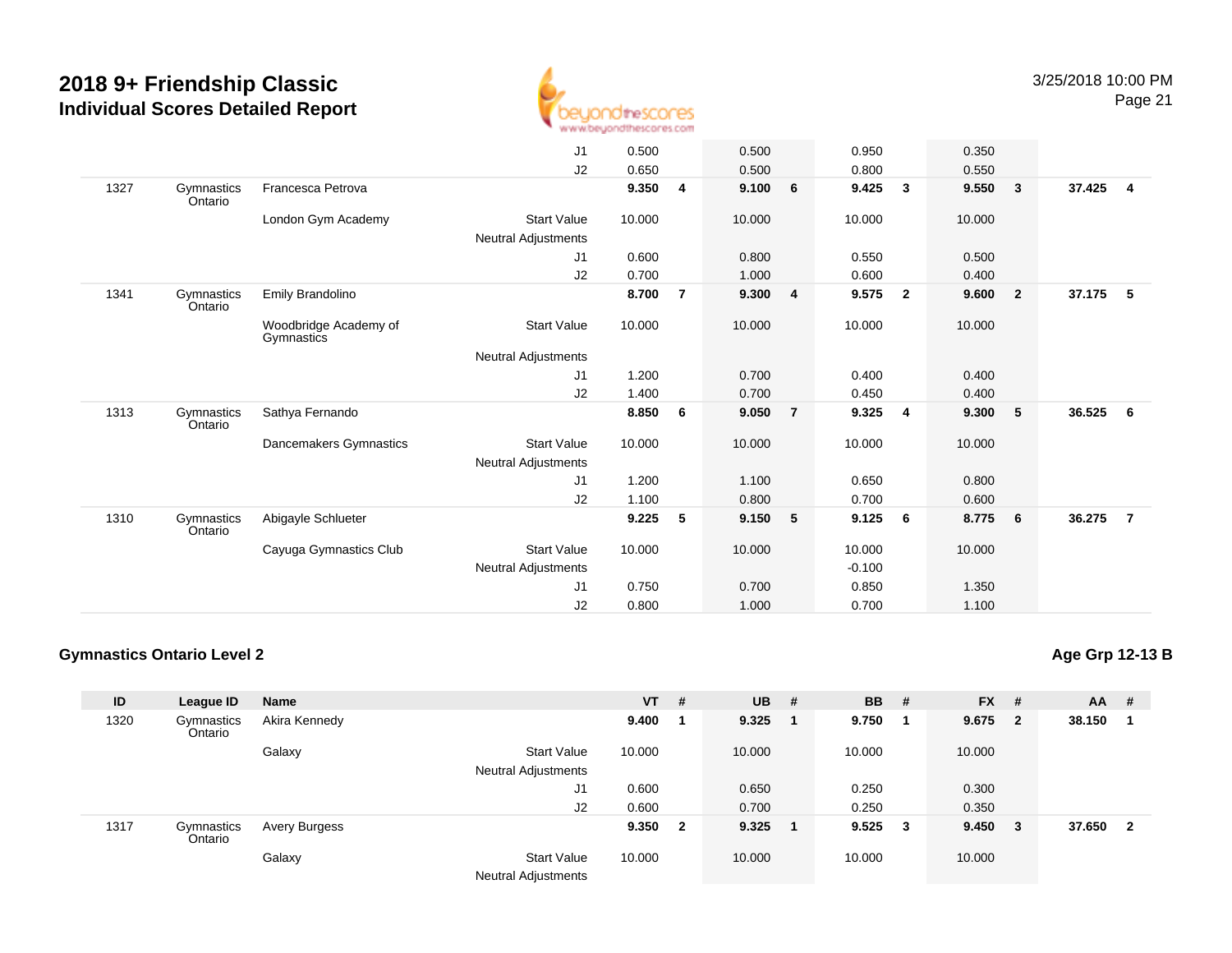

|      |                       |                                | J1                         | 0.700  |   | 0.750  |                         | 0.500    |                | 0.600  |                 |        |                         |
|------|-----------------------|--------------------------------|----------------------------|--------|---|--------|-------------------------|----------|----------------|--------|-----------------|--------|-------------------------|
|      |                       |                                | J2                         | 0.600  |   | 0.600  |                         | 0.450    |                | 0.500  |                 |        |                         |
| 1326 | Gymnastics<br>Ontario | <b>Molly Philpott</b>          |                            | 8.850  | 5 | 8.350  | $\overline{2}$          | 9.550    | $\overline{2}$ | 9.725  | $\overline{1}$  | 36.475 | $\overline{\mathbf{3}}$ |
|      |                       | <b>Grand River Gymmies</b>     | <b>Start Value</b>         | 10.000 |   | 10.000 |                         | 10.000   |                | 10.000 |                 |        |                         |
|      |                       |                                | Neutral Adjustments        |        |   |        |                         |          |                |        |                 |        |                         |
|      |                       |                                | J <sub>1</sub>             | 1.100  |   | 1.500  |                         | 0.500    |                | 0.300  |                 |        |                         |
|      |                       |                                | J2                         | 1.200  |   | 1.800  |                         | 0.400    |                | 0.250  |                 |        |                         |
| 1305 | Gymnastics<br>Ontario | Sarah Chan                     |                            | 9.150  | 3 | 8.150  | $\overline{\mathbf{3}}$ | 9.100    | 5              | 9.375  | $-5$            | 35.775 | $\overline{4}$          |
|      |                       | Birchmount                     | <b>Start Value</b>         | 10.000 |   | 10.000 |                         | 10.000   |                | 10.000 |                 |        |                         |
|      |                       |                                | <b>Neutral Adjustments</b> |        |   |        |                         |          |                |        |                 |        |                         |
|      |                       |                                | J <sub>1</sub>             | 0.900  |   | 2.000  |                         | 1.000    |                | 0.600  |                 |        |                         |
|      |                       |                                | J2                         | 0.800  |   | 1.700  |                         | 0.800    |                | 0.650  |                 |        |                         |
| 1334 | Gymnastics<br>Ontario | Josie MacDonald                |                            | 8.750  | 6 | 8.000  | 4                       | 9.350    | 4              | 9.400  | $\overline{4}$  | 35.500 | - 5                     |
|      |                       | Hamilton Wentworth Regionettes | <b>Start Value</b>         | 10.000 |   | 10.000 |                         | 10.000   |                | 10.000 |                 |        |                         |
|      |                       |                                | Neutral Adjustments        |        |   |        |                         |          |                |        |                 |        |                         |
|      |                       |                                | J <sub>1</sub>             | 1.200  |   | 1.800  |                         | 0.600    |                | 0.650  |                 |        |                         |
|      |                       |                                | J2                         | 1.300  |   | 2.200  |                         | 0.700    |                | 0.550  |                 |        |                         |
| 1311 | Gymnastics<br>Ontario | Avary Verhoeven                |                            | 8.950  | 4 | 7.400  | 5                       | 8.900    | 6              | 8.850  | $6\overline{6}$ | 34.100 | 6                       |
|      |                       | Cayuga Gymnastics Club         | <b>Start Value</b>         | 10.000 |   | 10.000 |                         | 10.000   |                | 10.000 |                 |        |                         |
|      |                       |                                | <b>Neutral Adjustments</b> |        |   |        |                         | $-0.100$ |                |        |                 |        |                         |
|      |                       |                                | J1                         | 0.900  |   | 2.700  |                         | 1.000    |                | 1.250  |                 |        |                         |
|      |                       |                                | J2                         | 1.200  |   | 2.500  |                         | 1.000    |                | 1.050  |                 |        |                         |
|      |                       |                                |                            |        |   |        |                         |          |                |        |                 |        |                         |

#### **Gymnastics Ontario Level 2**

**Age Grp 12-13 C**

| ID   | League ID             | <b>Name</b>                |                                                  | $VT$ #  |   | <b>UB</b> | - # | <b>BB</b> | #  | <b>FX</b> | #              | $AA$ # |                         |
|------|-----------------------|----------------------------|--------------------------------------------------|---------|---|-----------|-----|-----------|----|-----------|----------------|--------|-------------------------|
| 1318 | Gymnastics<br>Ontario | Ella Bourgeois             |                                                  | 9.075   | 3 | $9.275$ 2 |     | 8.975     | 3  | 9.500     |                | 36.825 |                         |
|      |                       | Galaxy                     | <b>Start Value</b>                               | 10.000  |   | 10.000    |     | 10.000    |    | 10.000    |                |        |                         |
|      |                       |                            | <b>Neutral Adjustments</b>                       |         |   |           |     | $-0.100$  |    |           |                |        |                         |
|      |                       |                            | J1                                               | 1.000   |   | 0.750     |     | 0.900     |    | 0.550     |                |        |                         |
|      |                       |                            | J2                                               | 0.850   |   | 0.700     |     | 0.950     |    | 0.450     |                |        |                         |
| 1325 | Gymnastics<br>Ontario | Jayden Powless             |                                                  | 9.150 2 |   | 8.925     | - 4 | 9.375     | -1 | 9.300     | $\overline{2}$ | 36.750 | $\overline{\mathbf{2}}$ |
|      |                       | <b>Grand River Gymmies</b> | <b>Start Value</b><br><b>Neutral Adjustments</b> | 10.000  |   | 10.000    |     | 10.000    |    | 10.000    |                |        |                         |
|      |                       |                            | J1                                               | 0.900   |   | 1.150     |     | 0.700     |    | 0.650     |                |        |                         |